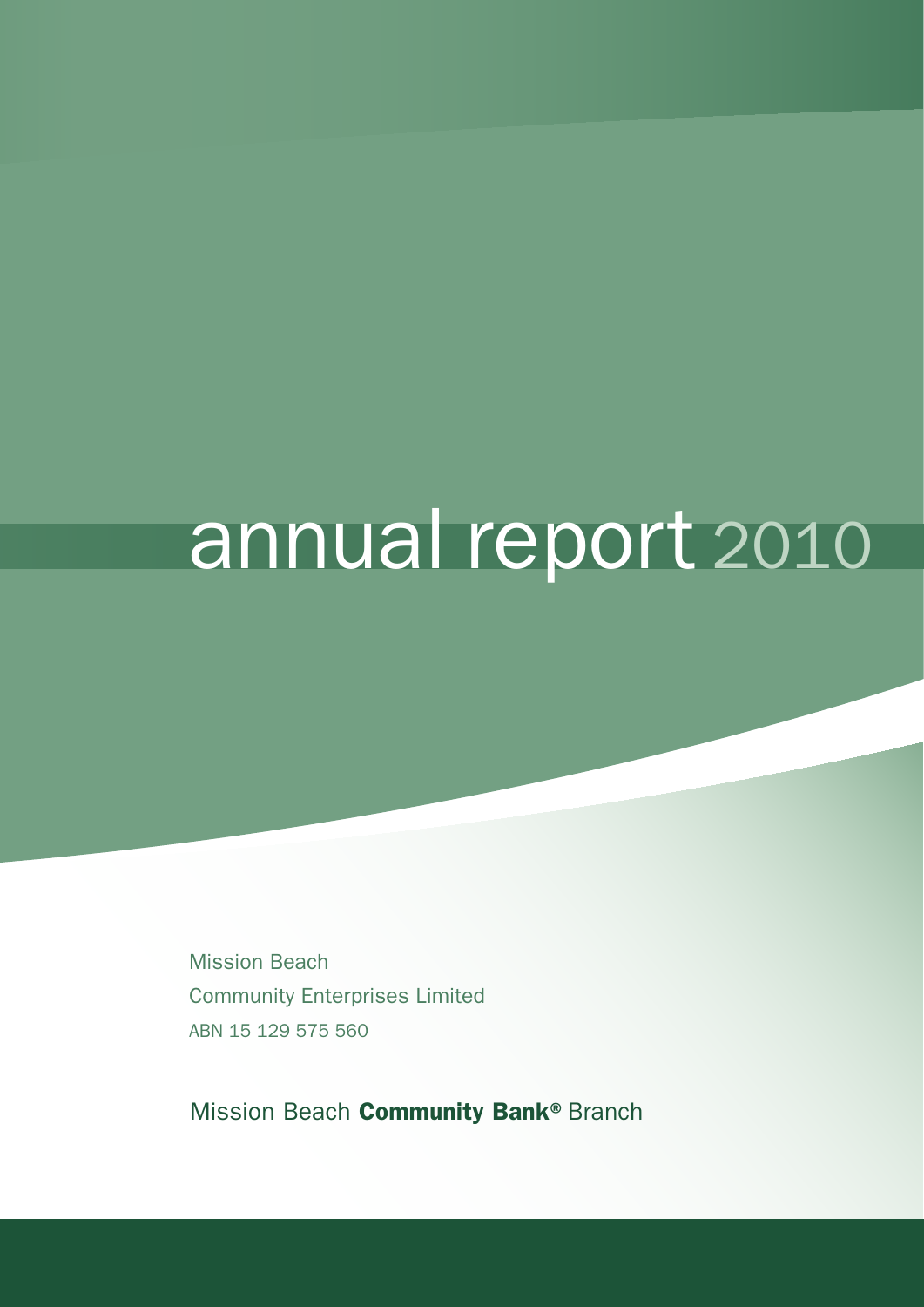## **Contents**

| <b>Chairman's report</b>                    | 2         |
|---------------------------------------------|-----------|
| <b>Manager's report</b>                     | 3         |
| <b>Bendigo and Adelaide Bank Ltd report</b> | $4 - 5$   |
| Directors' report                           | $6-9$     |
| <b>Financial statements</b>                 | $10 - 13$ |
| Notes to the financial statements           | 14-28     |
| <b>Directors' declaration</b>               | 29        |
| Independent audit report                    | 30-31     |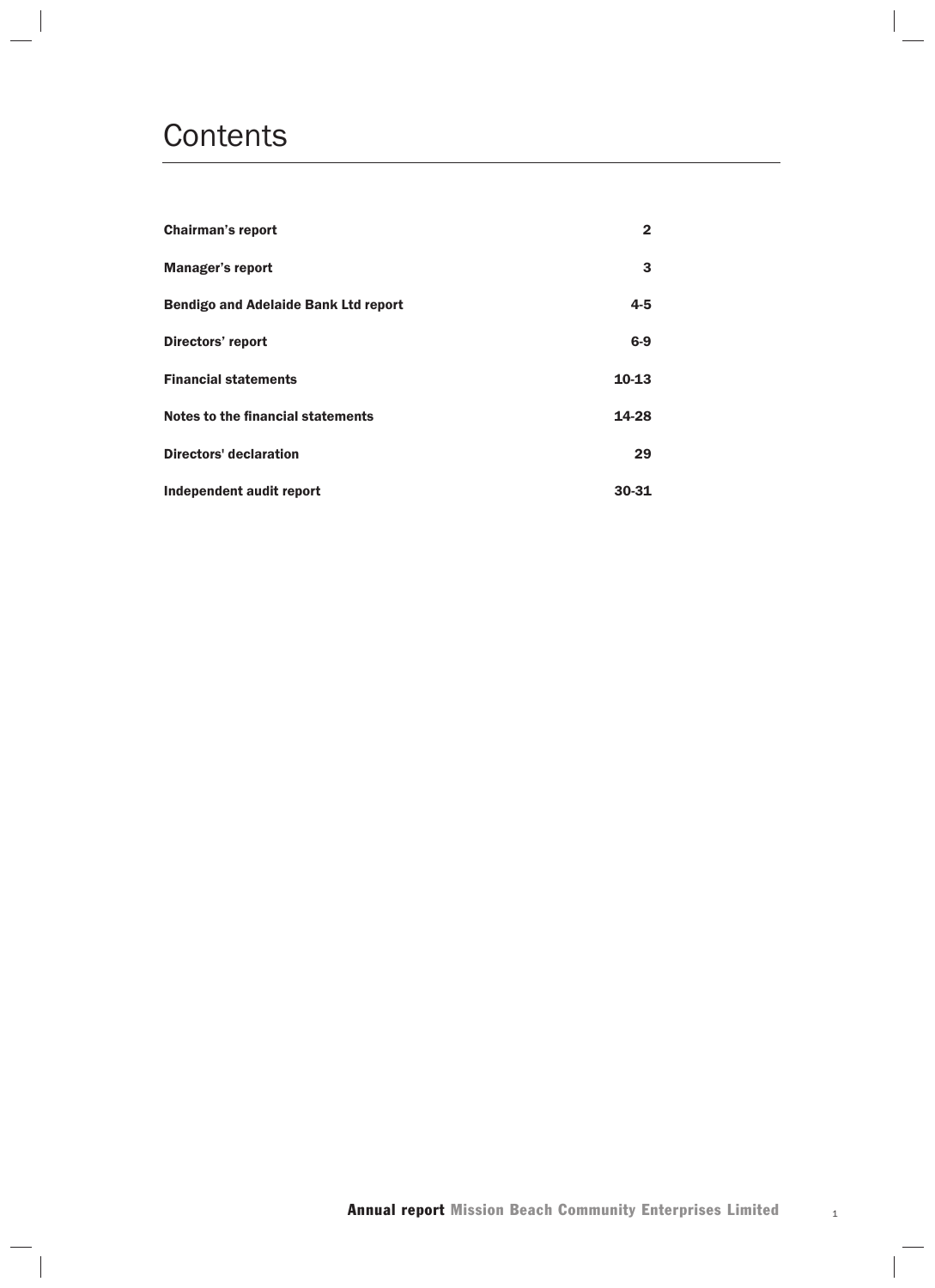## Chairman's report

#### For year ending 30 June 2010

We ended the year just shy of our second birthday on 22 July 2010. Our performance over the past 12 months demonstrates that we are well on the way to establishing confidence within the community. Business on the books is up 41% to \$17.2million; our income is up 71% to \$166,832 and our overall loss before income tax is \$158,793 less than last year. Our customers are up 50% to 856 and the number of accounts held by customers is up 53% to 1189. These are trends of which we can be proud. The road to profit requires a continuation of the growth shown over the last 12 months.

In managing the elements we can control, I am pleased to say that our quest to find the right Branch Manager was successful. Andrew Baker joined us in October 2009 and was instrumental in growing the business. Ill health caused Andrew to resign, effective 31 July 2010. The generous notice given by Andrew allowed us the time to recruit an experienced **Community Bank®** branch manager, Geoff Beckley, effective from 16 August 2010. Importantly, the stability of the Branch was maintained.

Last year we stated that we promised \$10,000 to be returned to the community, in the belief that our growth will be accelerated as the community realizes the tangible flow of benefits made possible through our support. I can report that we have contributed \$10,160 to date, comprised of sponsorships (\$6,033 cash) and promotional donations (\$4,127 costs). We will continue our community support initiatives using funds provided by our partner, Bendigo and Adelaide Bank for this purpose.

The Directors continue to work diligently and tirelessly in a voluntary capacity to support the strategic direction of the Company. Two of our Directors attended the National Conference in Mandurah, WA which provides an excellent opportunity to share and learn from the 254 Community Bank® branches in the network. Five other Directors attended various training courses throughout the year. We have had one Director resign in February due to changed workload circumstances and have a replacement candidate in training seeking election at this AGM.

Our gratitude is again extended to our Branch staff. The customer service delivery of Alicia, Jodi and Diana ensures an enjoyable banking experience. They actively participate in everything we throw at them.

As we move into our third year, we are very conscious that our growth falls short of our Prospectus forecasts, caused by factors beyond our control. It is incumbent upon all of us to continue telling our story at every opportunity. It is surprising how many people in our community do not know.

Our story is simple enough to tell: 374 local people raised \$875,000 to establish a full service bank in our community after a 10 year drought caused by the desertion of the 3 majors; that it is in our charter, that up to 80% of our Company profits must be returned to the benefit of the community; even before we are in profit, we have already used \$10,000 to support a variety of community initiatives; that simply by banking locally, every customer is directly helping support the community in which they live; that by keeping the capital in town we are enabling the community to prosper. If we all do our bit, as joint owners, our growth will continue to escalate.

We thank you for your conviction and commitment.

Relivered

Rhonda Murdoch **Chair**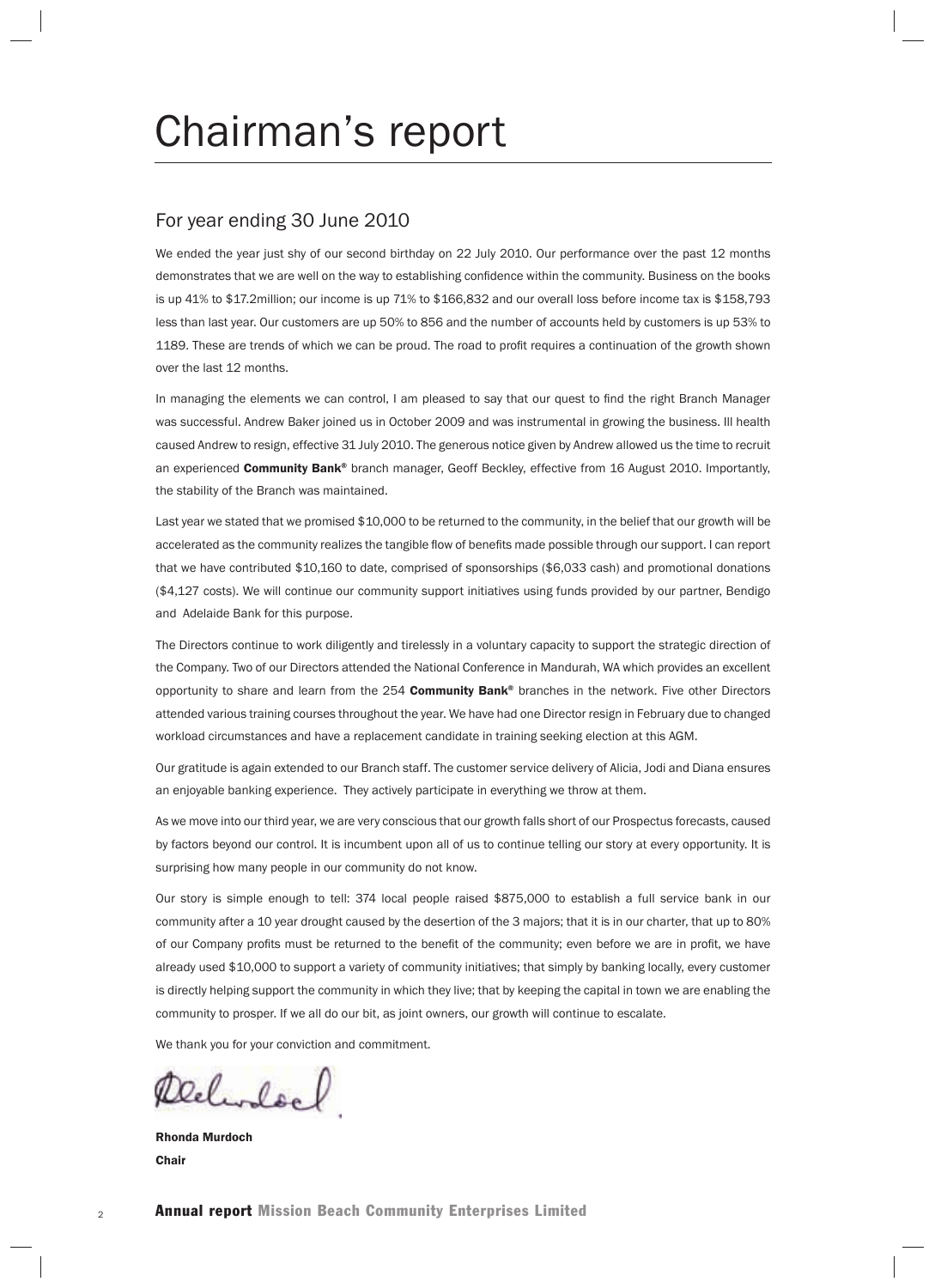## Manager's report

#### For year ending 30 June 2010

Mission Beach Community Bank® Branch has continued to grow its business during the 2010 financial year.

As at 30 June 2010 we had customer numbers of 856 with a total of 1,189 accounts and between these customers we held \$17.2 million on our books. Our deposits grew slightly over the year and that was probably due to economic conditions and the competition between the various banking institutions. Total deposits held \$8.2 million. Loans grew substantially over the year with total outstanding now at \$9 million. Having a permanent branch manager is one of the factors that may have contributed to this increase along with the branch staff getting more confidence and comfortable in handling all enquiries.

Our aim is to continue our expected growth in Lending and Deposits. I will be finishing up on the 30 July and a new manager Geoff Beckley has been appointed and will take up duties on the 16 August. Geoff is an existing Community Bank® Manager and no doubt will bring some great ideas to Mission Beach. With the assistance of the staff we will continue to grow customer and account numbers and seek out every opportunity to increase the Branch performance. We will also try to utilise the Business Banker (Andrew Portelli) who is based in Innisfail, to try and obtain more agricultural clients on the books.

I would like to take this opportunity to thank Branch staff (Alicia, Jodi & Diana) who give exceptional customer service all the time and I only receive glowing compliments from customers.

During the year we have been able to assist some of our valuable community organisations with donations and sponsorship including Mission Beach Surf Life Saving Club, Mission Beach State School and Mission Beach Film Festival. The staff continue to assist Meals on Wheels on a monthly basis and are also involved in the local SES and Rotary Club.

I would like to thank the Board for their efforts and support throughout the year. They are volunteers and give up a lot of their spare time to perform their duties to ensure Mission Beach does continue to have a full banking service.

As a shareholder, thank you for your support and if you are not a customer yet, pop into the Branch and talk to the staff about any banking needs as they will be willing to listen and assist.

 $786$ 

Andrew Baker Bank Manager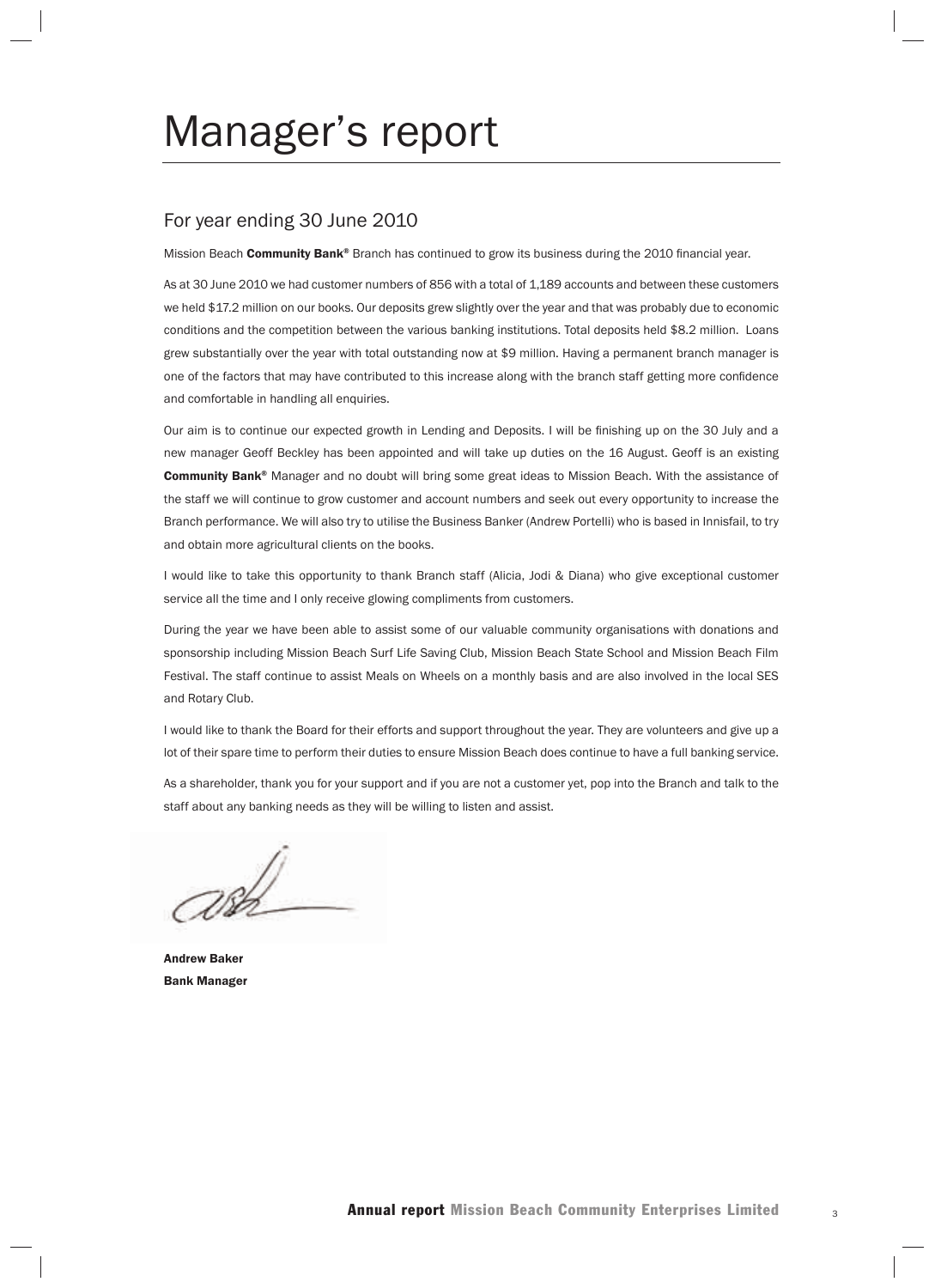## Bendigo and Adelaide Bank Ltd report

#### For year ending 30 June 2010

Now in its 13th year, the **Community Bank®** network continues to grow and make significant contributions to local communities right across Australia.

In the 2009/10 financial year 22 new Community Bank® branches were opened, taking the total number of branches to 259.

More than 545,000 customers chose to support the network with their banking business made up of more than 788,000 accounts, giving the networks a combined banking book of more than \$16.3 billion.

Our Community Bank® customers have been served by more than 1150 staff that are supported by almost 1700 volunteer directors.

And these directors are endorsed by around 63,000 shareholders who have received more than \$14.7 million in dividends, a reward for their belief in the **Community Bank®** concept.

All of this support has enabled the **Community Bank®** network to return more than \$40.3 million to assist local community groups and projects since the first Community Bank® branch opened in 1998.

These figures add up to a strong Community Bank® network, a franchise of the Bendigo and Adelaide Bank, which like its community partners, continues to flourish attracting more than 10,000 new customers every month.

This has been made possible through the restructure of the bank's executive team under the leadership of Managing Director, Mike Hirst.

At the start of 2010, the world's great economies continued to feel the aftershocks of the Global Financial Crisis. However, Australia's economy remained relatively stable during the turbulent times. While the impact of the GFC was felt by our community owned and operated branches, it is a testament to our business models and partners that our **Community Bank®** network continues to develop.

In fact, not only did our network continue to develop, in the past year we have witnessed one of our most successful launch programs to date. We saw a new branch emerge out of the ashes in Kinglake, less than a year after the region was devastated by Victoria's Black Saturday Bushfires.

The Pyrmont Community Bank® Branch saw us make an inroad into the competitive but lucrative Sydney banking market. And over the next 12 months Bendigo Bank will continue to grow its ATM and branch network in New South Wales, providing further support in boosting the profile of Bendigo's brand in the state.

This year we have also launched Community Snapshots on the Bendigo Bank website. This online initiative shares and highlights the great contributions and tangible outcomes the Community Bank® network generates for its local communities.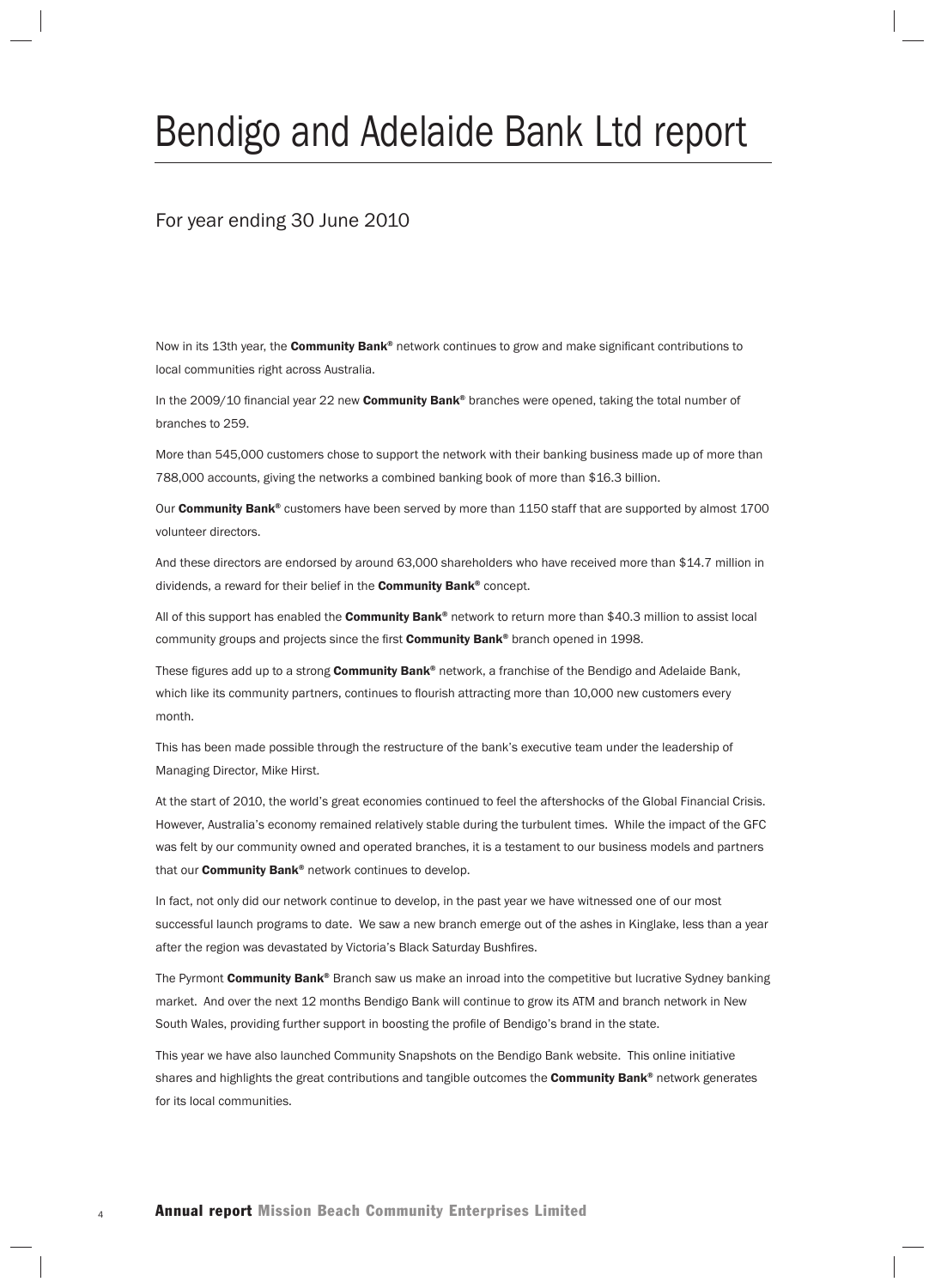### Bendigo and Adelaide Bank Ltd report continued

There has also been a focus on the continued roll out of our Good for Business, Good for Community program, which is an important element of our overall Community Strengthening for the coming year.

Thank you again for your continued commitment and support of the **Community Bank®** network.

JAU JAL.

Russell Jenkins Executive Customer and Community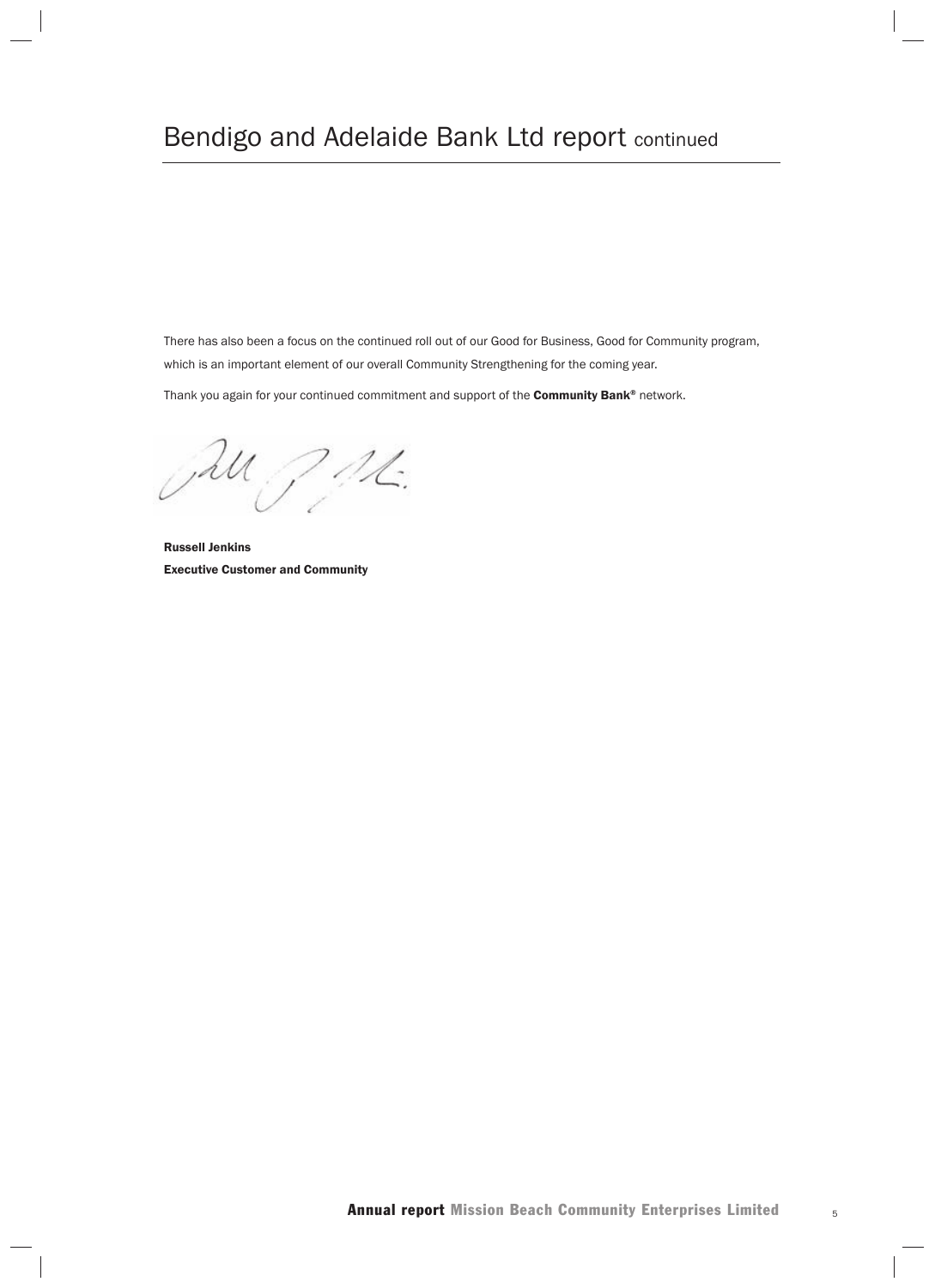## Directors' report

#### For the financial year ended 30 June 2010

Your Directors submit their report of the Company for the financial year ended 30 June 2010.

#### Directors

The names and details of the Company's Directors who held office during or since the end of the financial year are:

| <b>Patrick Bernard Biddlecombe</b>                     | <b>Debbie Lee Brittain</b>               |
|--------------------------------------------------------|------------------------------------------|
| Director                                               | Director                                 |
| Occupation - Retired Executive Chef                    | Occupation - Restaurateur/Office Manager |
| <b>Tracey Lehua Chamlin</b>                            | <b>Rhonda Catherine Murdoch</b>          |
| Director                                               | Chairperson                              |
| Occupation - Education Adviser                         | Occupation - Property Investor/Manager   |
| <b>Anthony Trevor Lee</b>                              | <b>Richard Thomas Brant</b>              |
| Director                                               | <b>Company Secretary</b>                 |
| Occupation - Solicitor                                 | Occupation - Computing and It Consultant |
| <b>Preston Lee Clothier (resigned 9 February 2010)</b> | Lynda Mae Hannah                         |
| Director                                               | Director                                 |
| Occupation - Retired Film Director                     | Occupation - Retired Education Adviser   |
| <b>Peter Anthony Leach</b>                             | <b>Brigitte Yelds</b>                    |
| Director                                               | Director                                 |
| Occupation - Pharmacist                                | Occupation - Accounts Manager            |

Directors were in office for this entire year unless otherwise stated.

No Directors have material interests in contracts or proposed contracts with the Company.

#### Principal activities

The principal activities of the Company during the course of the financial year were in providing Community Bank® services under management rights to operate a franchised branch of Bendigo and Adelaide Bank Limited. There has been no significant changes in the nature of these activities during the year.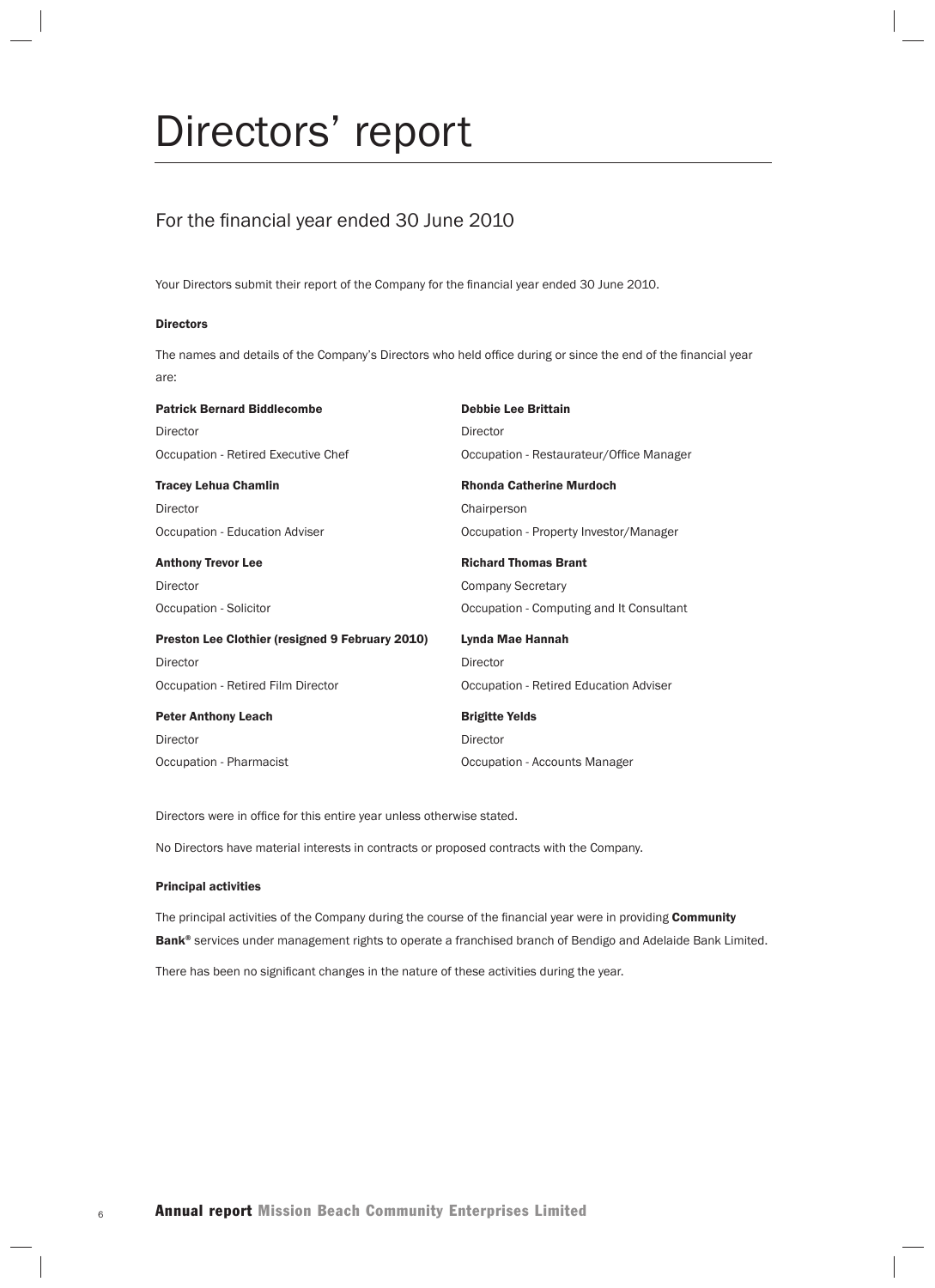#### Operating results

Operations have performed in line with expectations. The loss of the Company for the financial year after provision for income tax was \$146,968 (2009: \$283,958).

#### Dividends

The directors recommend that no dividend be paid for the current year.

#### Significant changes in the state of affairs

In the opinion of the Directors there were no significant changes in the state of affairs of the Company that occurred during the financial year under review not otherwise disclosed in this report.

#### Significant events after the balance date

There are no matters or circumstances that have arisen since the end of the financial year that have significantly affected or may significantly affect the operations of the Company, the results of those operations or the state of affairs of the Company, in future years.

#### Likely developments

The Company will continue its policy of providing banking services to the community.

#### Directors' benefits

No Director has received or become entitled to receive, during or since the financial year, a benefit because of a contract made by the Company, controlled entity or related body corporate with a Director, a firm which a Director is a member or an entity in which a Director has a substantial financial interest. This statement excludes a benefit included in the aggregate amount of emoluments received or due and receivable by Directors shown in the Company's accounts, or the fixed salary of a full-time employee of the Company, controlled entity or related body corporate.

#### Indemnification and insurance of Directors and Officers

The Company has agreed to indemnify each Officer (Director, Secretary or employee) out of assets of the Company to the relevant extent against any liability incurred by that person arising out of the discharge of their duties, except where the liability arises out of conduct involving dishonesty, negligence, breach of duty or the lack of good faith. The Company also has Officers' insurance for the benefit of Officers of the Company against any liability occurred by the Officer, which includes the Officers' liability for legal costs, in or arising out of the conduct of the business of the Company or in or arising out of the discharge of the Officer's duties.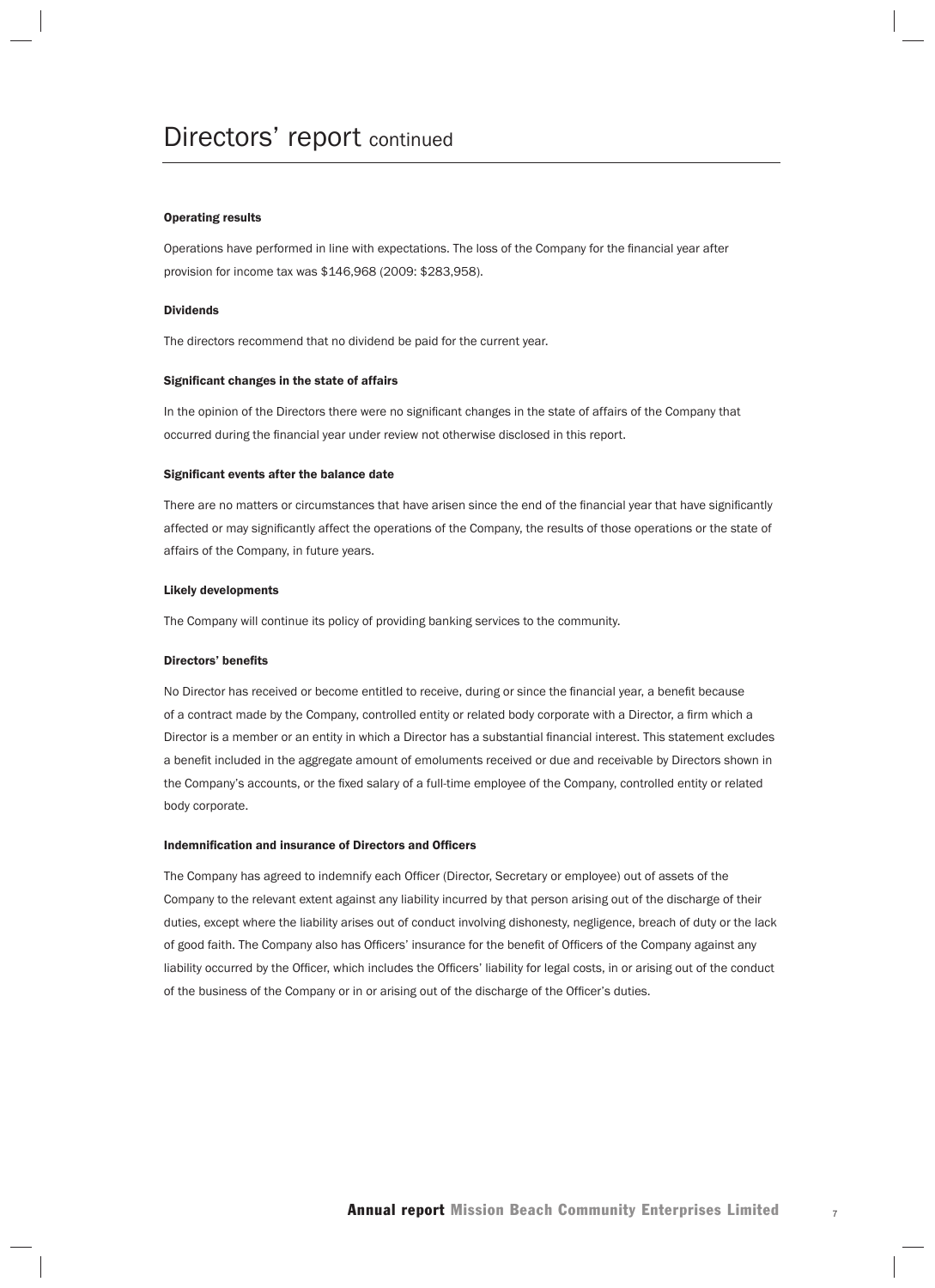#### Indemnification and insurance of Directors and Officers (continued)

Disclosure of the nature of the liability and the amount of the premium is prohibited by the confidentiality clause of the contract of insurance. The Company has not provided any insurance for an auditor of the Company or a related body corporate.

#### Directors' meetings

The number of Directors' meetings attended during the year were:

| <b>Director</b>                                 | <b>Board</b><br>meetings # |  |
|-------------------------------------------------|----------------------------|--|
| <b>Patrick Bernard Biddlecombe</b>              | 6(11)                      |  |
| Debbie Lee Brittain                             | 8(11)                      |  |
| Tracey Lehua Chamlin                            | 10(11)                     |  |
| Rhonda Catherine Murdoch                        | 11(11)                     |  |
| Anthony Trevor Lee                              | 8(11)                      |  |
| <b>Richard Thomas Brant</b>                     | 11(11)                     |  |
| Lynda Mae Hannah                                | 9(11)                      |  |
| Preston Lee Clothier (resigned 9 February 2010) | 5(7)                       |  |
| <b>Brigitte Yelds</b>                           | 11(11)                     |  |
| Peter Anthony Leach                             | 8(11)                      |  |

# The first number is the meetings attended while in brackets is the number of meetings eligible to attend. N/A - not a member of that Committee.

#### Company Secretary

Richard Thomas Brant has been the Company Secretary of Mission Beach Community Enterprises Limited since 2008. Richard Thomas Brant's qualifications and experience include attending a Company Director's Course, Community Bank Secretary's Workshop and wide ranging experience in Commonwealth Government roles and the private sector.

#### Corporate governance

The Company has implemented various corporate governance practices, which include:

- (a) Director approval of operating budgets and monitoring of progress against these budgets;
- (b) Ongoing Director training; and
- (c) Monthly Director meetings to discuss performance and strategic plans.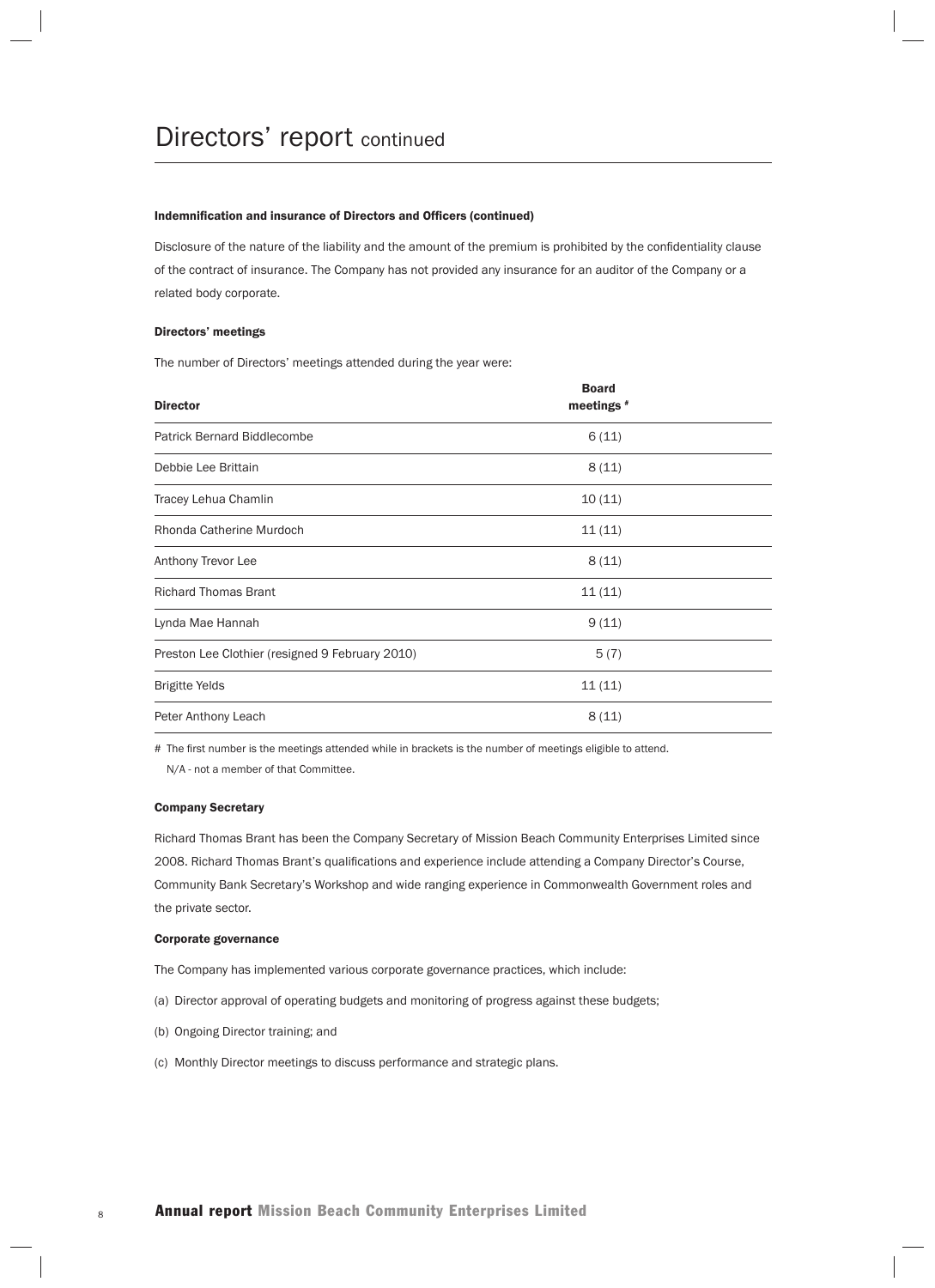#### Auditor Independence Declaration

The Directors received the following declaration from the auditor of the Company:

## **Richmond Sinnott & Delahunty**

**Chartered Accountants**



#### Auditor's independence declaration

In relation to our audit of the financial report of Mission Beach Community Enterprises Limited for the financial year ended 30 June 2010, to the best of my knowledge and belief, there have been no contraventions of the auditor independence requirements of the Corporations Act 2001 or any applicable code of professional conduct.

hw<del>at</del>

Warren Sinnott Partner Richmond Sinnott & Delahunty Bendigo 2 September 2010

Signed in accordance with a resolution of the Board of Directors in Mission Beach, Queensland on

2 September 2010.

Rhonda Catherine Murdoch **Chairperson**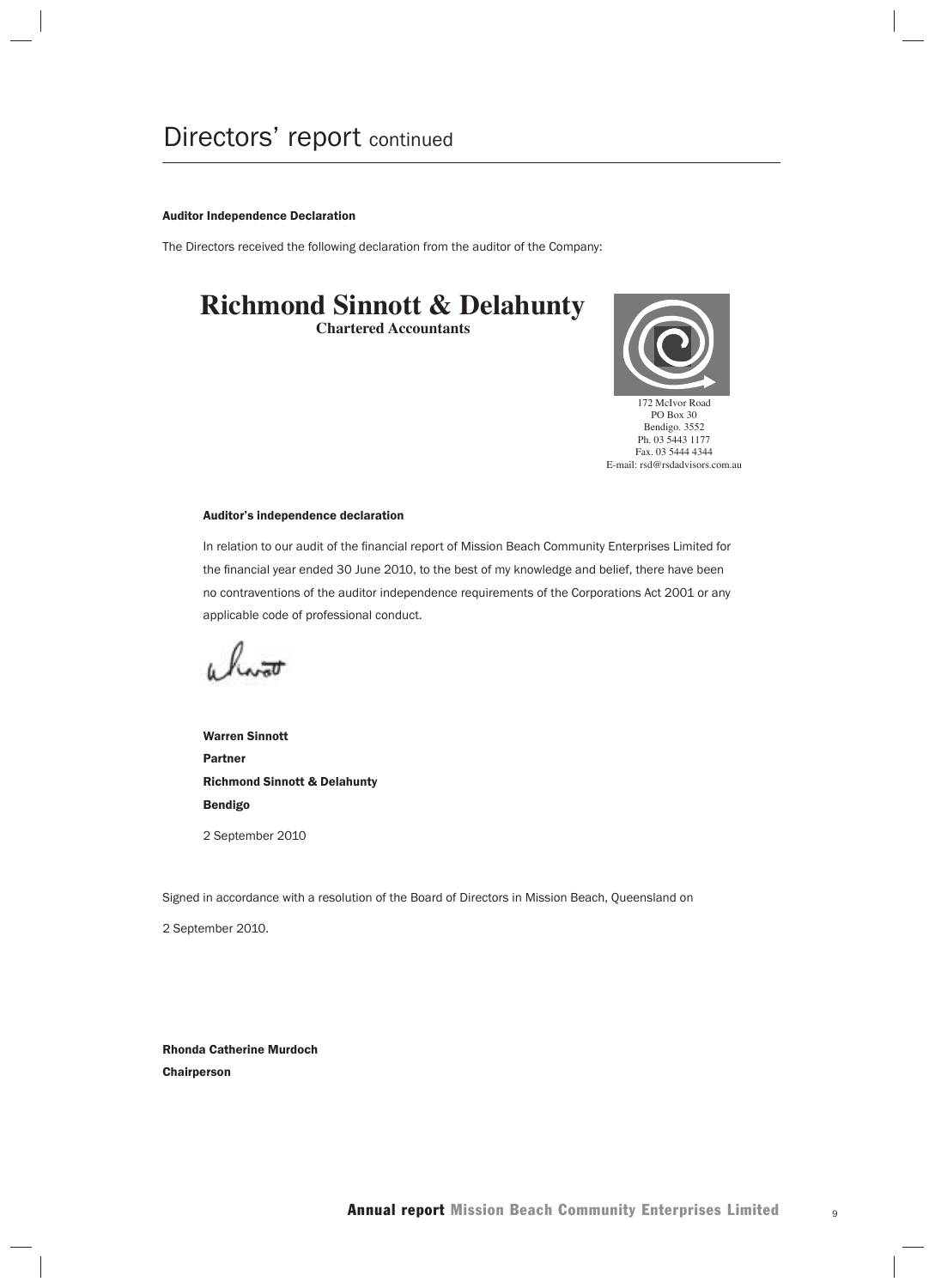## Financial statements

#### Statement of comprehensive income For the year ended 30 June 2010

|                                            | <b>Note</b> | 2010<br>S  | 2009<br>$\mathsf{s}$ |  |
|--------------------------------------------|-------------|------------|----------------------|--|
| Revenue from ordinary activities           | 2           | 166,832    | 97,536               |  |
| Employee benefits expense                  | 3           | (194, 982) | (172,056)            |  |
| Charitable donations and sponsorship       |             | (6,033)    |                      |  |
| Depreciation and amortisation expense      | 3           | (13,042)   | (8, 738)             |  |
| Finance costs                              | 3           |            | (52)                 |  |
| Other expenses from ordinary activities    |             | (163, 440) | (286, 148)           |  |
| Profit/(loss) before income tax expense    |             | (210, 665) | (369, 458)           |  |
| Income tax benefit                         | 4           | 63,697     | 85,500               |  |
| Profit/(loss) after income tax expense     |             | (146, 968) | 283,958)             |  |
| Other comprehensive income                 |             |            |                      |  |
| <b>Total comprehensive income</b>          |             | (146, 968) | (283, 958)           |  |
| Earnings per share (cents per share)       |             |            |                      |  |
| - basic for profit / (loss) for the year   | 21          | (16.80)    | (32.45)              |  |
| - diluted for profit / (loss) for the year | 21          | (16.80)    | (32.45)              |  |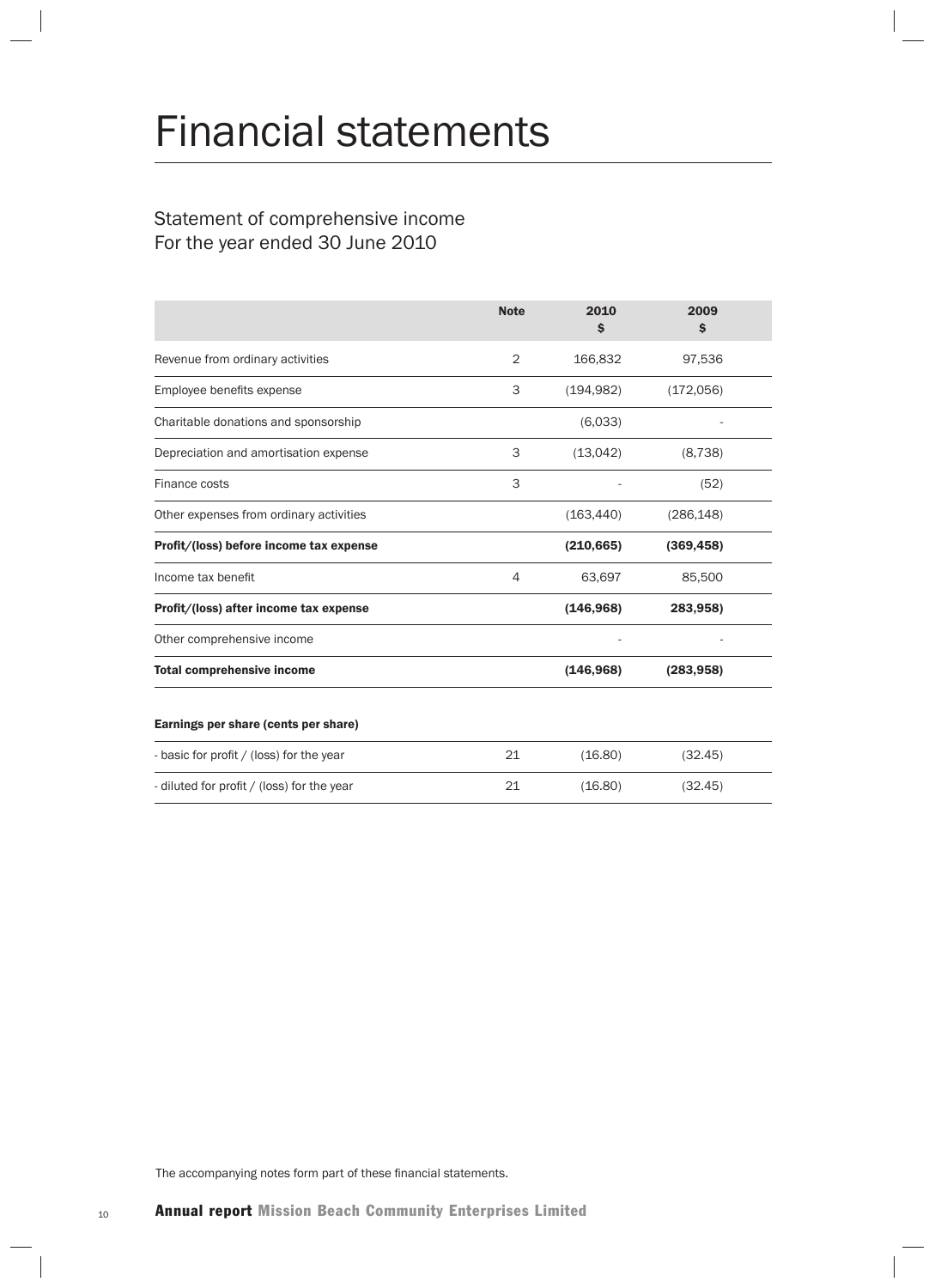#### Statement of financial position As at 30 June 2010

|                                          | <b>Note</b>    | 2010<br>\$ | 2009<br>\$ |
|------------------------------------------|----------------|------------|------------|
| <b>Current assets</b>                    |                |            |            |
| Cash and cash equivalents                | 6              | 109,478    | 318,835    |
| Receivables                              | $\overline{7}$ | 18,515     | 2,240      |
| <b>Total current assets</b>              |                | 127,993    | 321,075    |
| <b>Non-current assets</b>                |                |            |            |
| Property, plant and equipment            | 8              | 174,316    | 183,799    |
| Deferred tax assets                      | $\overline{4}$ | 149,197    | 85,500     |
| Intangible assets                        | 9              | 6,000      | 8,000      |
| <b>Total non-current assets</b>          |                | 329,513    | 598,374    |
| <b>Total assets</b>                      |                | 475,506    | 598,374    |
| <b>Current liabilities</b>               |                |            |            |
| Payables                                 | 10             | 28,501     | 22,401     |
| Provisions                               | 11             | 3,227      | 3,227      |
| <b>Total current liabilities</b>         |                | 31,728     | 25,628     |
| <b>Non-current liabilities</b>           |                |            |            |
| <b>Net assets</b>                        |                | 425,778    | 572,746    |
| <b>Equity</b>                            |                |            |            |
| Share capital                            | 12             | 856,704    | 856,704    |
| Retained earnings / (accumulated losses) | 13             | (430, 926) | (283,958)  |
| <b>Total equity</b>                      |                | 425,778    | 572,746    |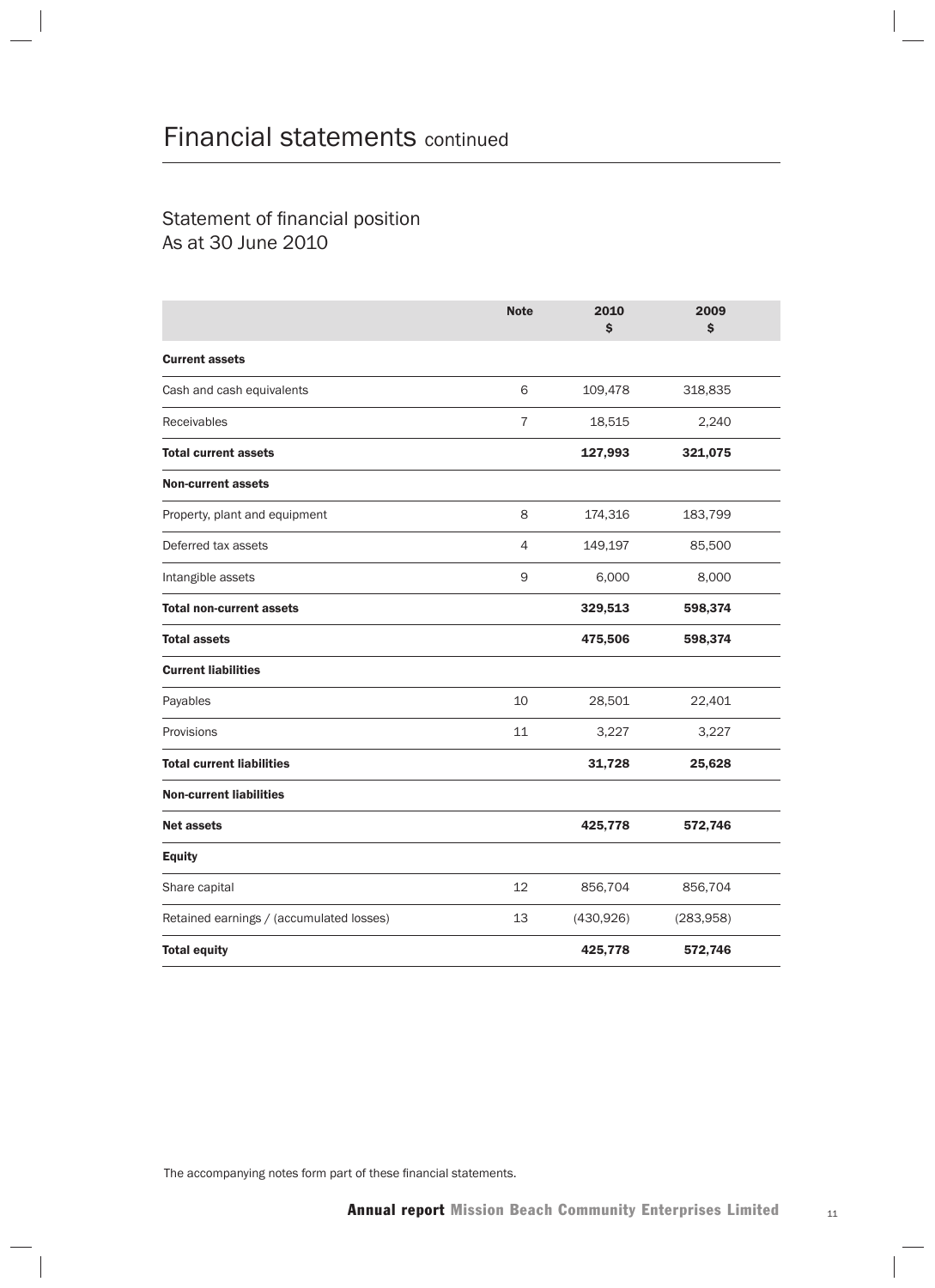#### Statement of cash flows For the year ended 30 June 2010

|                                                    | <b>Note</b>     | 2010<br>\$ | 2009<br>$\mathsf{\$}$ |
|----------------------------------------------------|-----------------|------------|-----------------------|
| <b>Cash flows from operating activities</b>        |                 |            |                       |
| Cash receipts in the course of operations          |                 | 156,500    | 81,563                |
| Cash payments in the course of operations          |                 | (374, 167) | (440, 847)            |
| Other income                                       |                 |            | 1,584                 |
| Interest received                                  |                 | 9,869      | 20,368                |
| Net cash flows from/(used in) operating activities | 14 <sub>b</sub> | (207, 798) | (337, 332)            |
| <b>Cash flows from investing activities</b>        |                 |            |                       |
| Payment for intangible assets                      |                 |            | (10,000)              |
| Payments for property, plant and equipment         |                 | (1,559)    | (190, 537)            |
| Net cash flows from/(used in) investing activities |                 | (1,559)    | (200, 537)            |
| <b>Cash flows from financing activities</b>        |                 |            |                       |
| Member contributions                               |                 |            | 875,000               |
| Share issue costs                                  |                 |            | (18, 296)             |
| Net cash flows from/(used in) financing activities |                 |            | 856,704               |
| Net increase/(decrease) in cash held               |                 | (209, 357) | 318,835               |
| Cash and cash equivalents at start of year         |                 | 318,835    |                       |
| Cash and cash equivalents at end of year           | 14a             | 109,478    | 318,835               |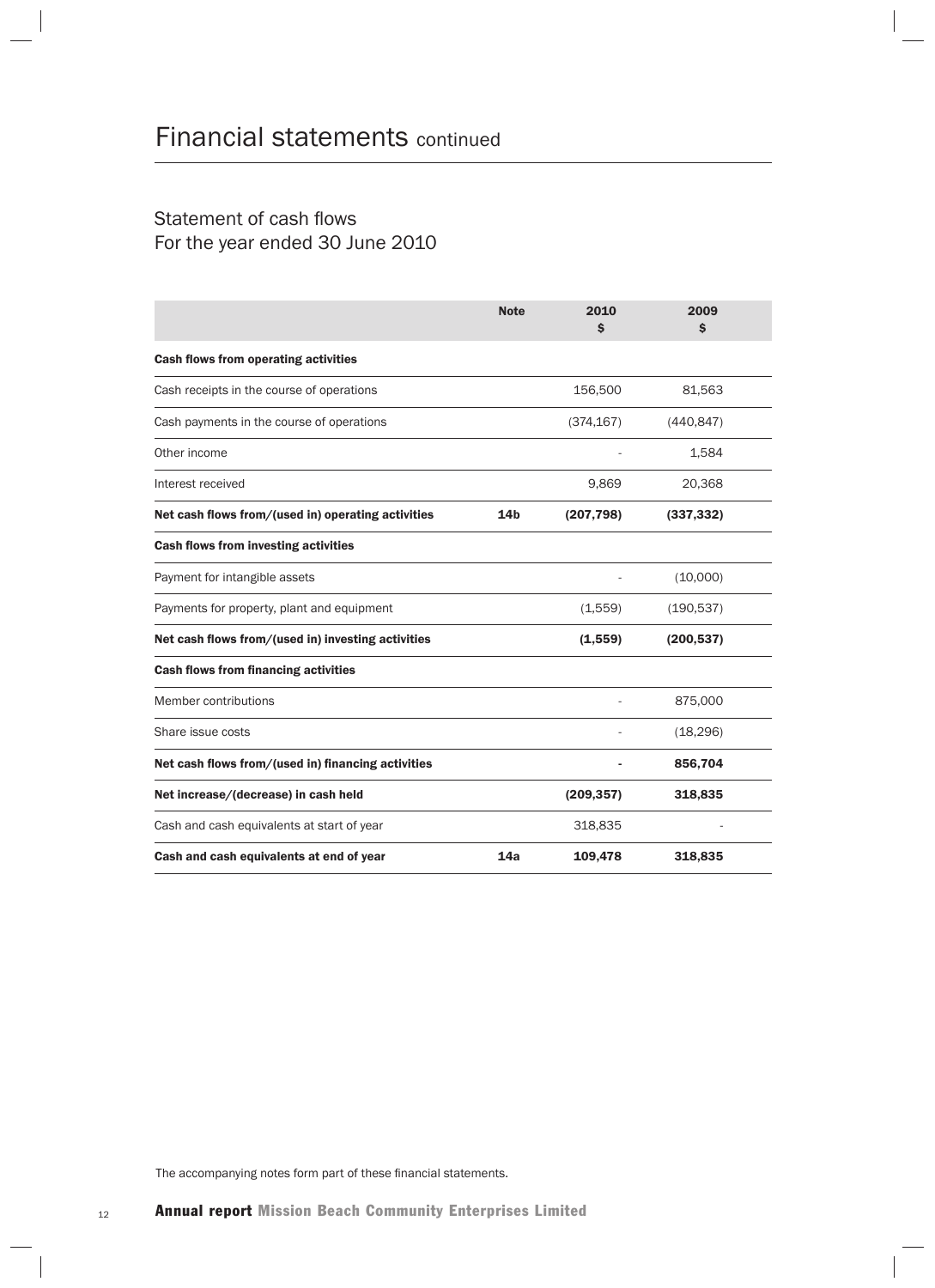Statement of changes in equity For the year ended June 2010

|                                          | <b>Note</b> | 2010<br>\$ | 2009<br>\$ |  |
|------------------------------------------|-------------|------------|------------|--|
| <b>Share capital</b>                     |             |            |            |  |
| Balance at start of year                 |             | 856,704    |            |  |
| Issue of share capital                   |             |            | 875,000    |  |
| Share issue costs                        |             |            | (18, 296)  |  |
| <b>Balance at end of year</b>            |             | 856,704    | 856,704    |  |
| Retained earnings / (accumulated losses) |             |            |            |  |
| Balance at start of year                 |             | (283,958)  |            |  |
| Profit/(loss) after income tax expense   |             | (146,968)  | (283,958)  |  |
| Dividends paid                           | 20          |            |            |  |
| <b>Balance at end of year</b>            |             | (430, 926) | (283, 958) |  |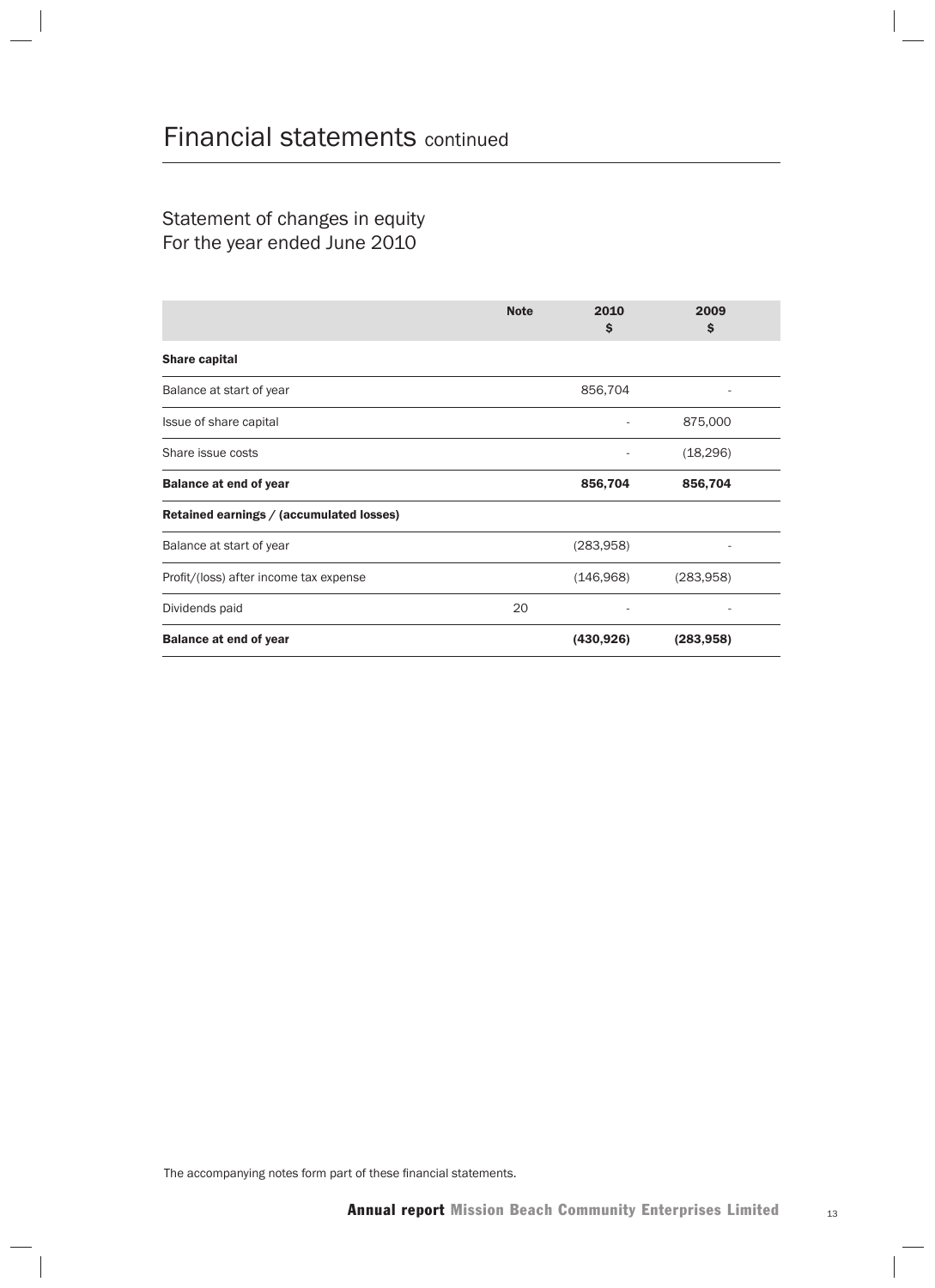## Notes to the financial statements

#### For year ended 30 June 2010

#### Note 1. Basis of preparation of the financial report

#### (a) Basis of preparation

Mission Beach Community Enterprises Limited ('the Company') is domiciled in Australia. The financial statements for the year ending 30 June 2010 are presented in Australian dollars. The Company was incorporated in Australia and the principal operations involve providing Community Bank® services.

The financial statements have been prepared on an accruals basis and are based on historical costs and do not take into account changing money values or, except where stated, current valuations of non-current assets.

The financial statements require judgements, estimates and assumptions to be made that affect the application of accounting policies. Actual results may differ from these estimates.

The financial statements were authorised for issue by the Directors on 2 September 2010.

#### (b) Statement of compliance

The financial report is a general purpose financial report, which has been prepared in accordance with Australian Accounting Standards (including Australian Interpretations) adopted by the Australian Accounting Standards Board and the Corporations Act 2001. The financial report of the Company complies with International Financial Reporting Standards and interpretations adopted by the International Accounting Standards Board. Australian Accounting Standards that have been recently issued or amended, but are not yet effective, have not been adopted in the preparation of this financial report.

#### (c) Significant accounting policies

The following is a summary of the material accounting policies adopted. The accounting policies have been consistently applied and are consistent with those applied in the 30 June 2009 financial statements.

#### Income tax

Deferred income tax is provided on all temporary differences at the reporting date between the tax bases of assets and liabilities and their carrying amounts for financial reporting purposes.

Deferred income tax liabilities are recognised for all taxable temporary differences.

Deferred income tax assets are recognised for all deductible temporary differences, carry-forward of unused tax assets and unused tax losses, to the extent that it is probable that taxable profit will be available against which the deductible temporary differences, and the carry-forward of unused tax assets and unused tax losses can be utilised.

The carrying amount of deferred income tax assets is reviewed at each reporting date and reduced to the extent that it is no longer probable that sufficient taxable profit will be available to allow all or part of the deferred income tax asset to be utilised.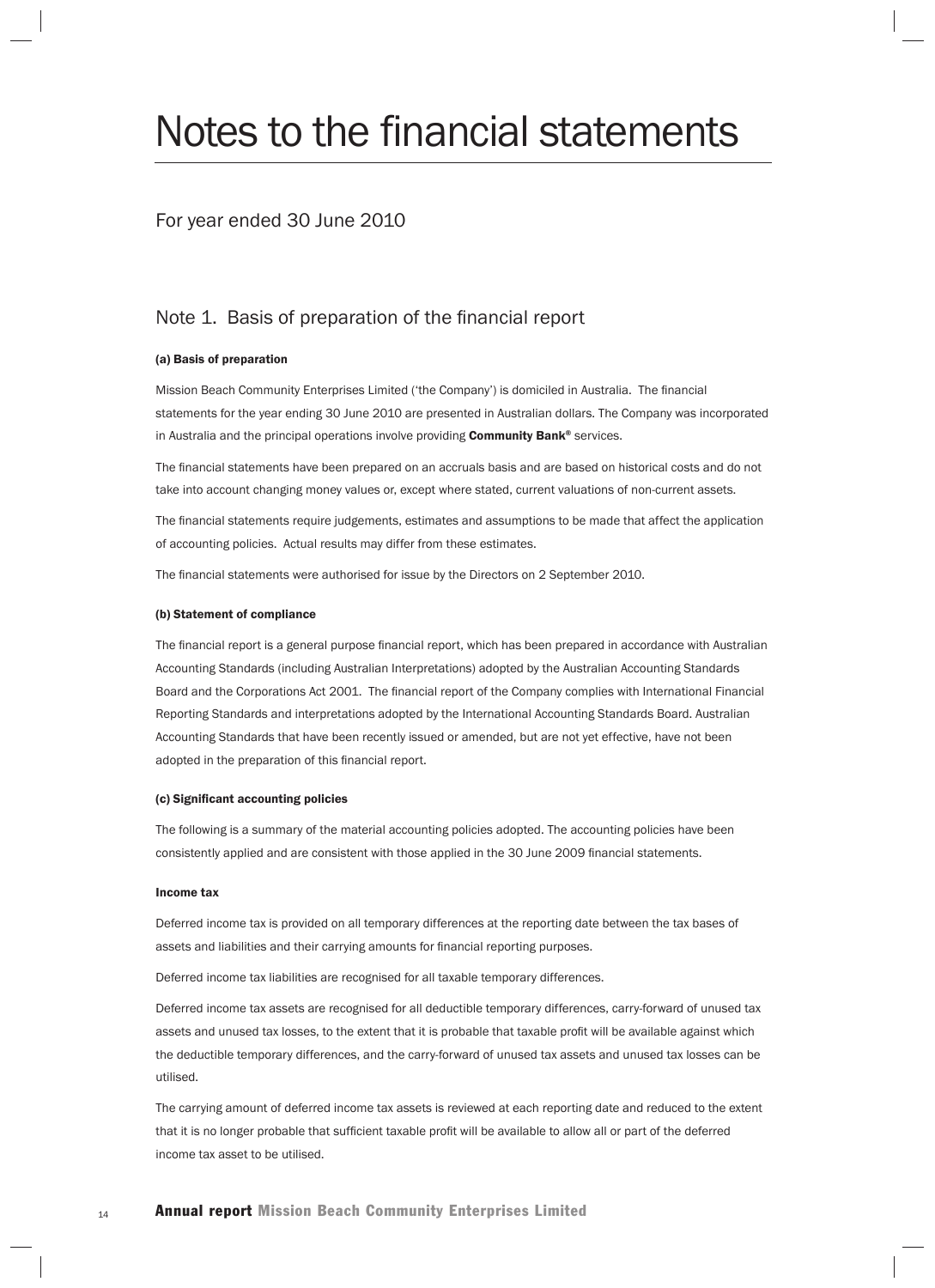#### Note 1. Basis of preparation of the financial report (continued)

#### Income tax (continued)

Deferred income tax assets and liabilities are measured at the tax rates that are expected to apply to the year when the asset is realised or the liability is settled.

#### Property, plant and equipment

Property, plant and equipment are brought to account at cost less accumulated depreciation and any impairment in value.

Land and buildings are measured at fair value less accumulated depreciation.

Depreciation is calculated on a straight line basis over the estimated useful life of the asset as follows:

| <b>Class of asset</b> | <b>Depreciation rate</b> |
|-----------------------|--------------------------|
| <b>Buildings</b>      | 2.5%                     |
| Plant & equipment     | 4-25%                    |

#### **Impairment**

The carrying values of plant and equipment are reviewed for impairment when events or changes in circumstances indicate the carrying value may not be recoverable.

If any such indication exists and where the carrying value exceeds the estimated recoverable amount, the assets or cash-generating units are written down to their recoverable amount.

The recoverable amount of plant and equipment is the greater of fair value less costs to sell and value in use. In assessing value in use, the estimated future cash flows are discounted to their present value using a pre-tax discount rate that reflects current market assessments of the time value of money and the risks specific to the asset.

#### **Revaluations**

Following initial recognition at cost, land and buildings are carried at a revalued amount which is the fair value at the date of the revaluation less any subsequent accumulated depreciation on buildings and accumulated impairment losses.

Fair value is determined by reference to market based evidence, which is the amount for which the assets could be exchanged between a knowledgeable willing buyer and a knowledgeable willing seller in an arm's length transaction as at the valuation date.

#### Recoverable amount of assets

At each reporting date, the Company assesses whether there is any indication that an asset is impaired. Where an indicator of impairment exists, the Company makes a formal estimate of the recoverable amount. Where the carrying amount of an asset exceeds its recoverable amount the asset is considered impaired and is written down to its recoverable amount.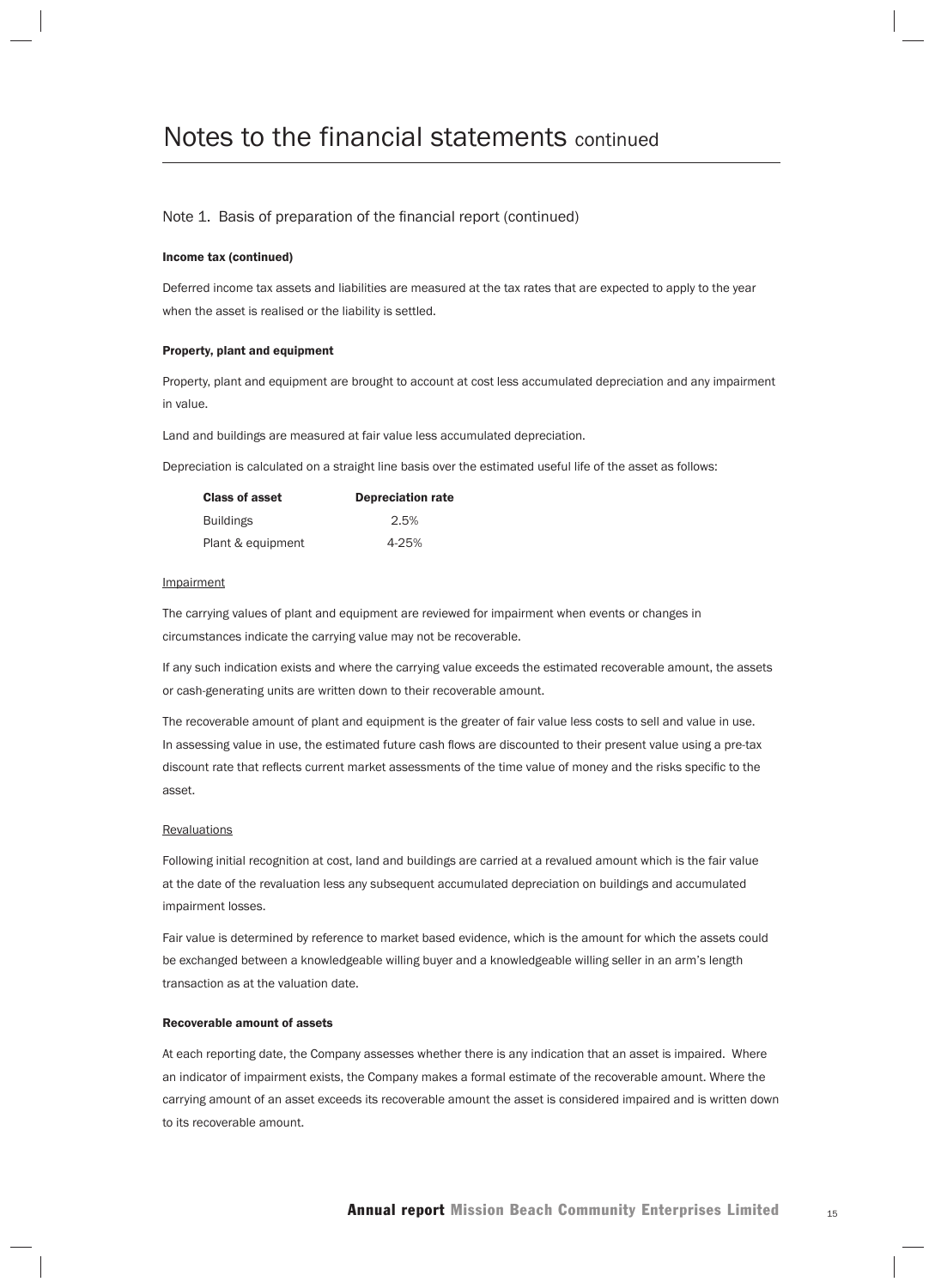#### Note 1. Basis of preparation of the financial report (continued)

#### Goods and services tax

Revenues, expenses and assets are recognised net of the amount of goods and services tax (GST), except where the amount of GST incurred is not recoverable from the taxation authority. In these circumstances, the GST is recognised as part of the cost of acquisition of the asset or as part of the expense.

Receivables and payables are stated with the amount of GST included.

The net amount of GST recoverable from, or payable to, the taxation authority is included as part of receivables or payables in the Statement of Financial Position. Cash flows are included in the Statement of Cash Flows on a gross basis.

The GST components of cash flows arising from investing and financing activities which are recoverable from, or payable to, the ATO are classified as operating cash flows.

#### **Employee benefits**

The provision for employee benefits to wages, salaries and annual leave represents the amount which the Company has a present obligation to pay resulting from employees' services provided up to the reporting date. The provision has been calculated on undiscounted amounts based on wage and salary rates expected to be paid and includes related on-costs.

The Company contributes to a defined contribution plan. Contributions to employee superannuation funds are charged against income as incurred.

#### Intangibles

Establishment costs have been initially recorded at cost and amortised on a straight line basis at a rate of 20% per annum.

#### Cash

Cash on hand and in banks are stated at nominal value.

For the purposes of the cash flow statement, cash includes cash on hand and in banks and investments in money market instruments, net of outstanding bank overdrafts.

#### Revenue

Interest and fee revenue is recognised when earned. All revenue is stated net of the amount of goods and services tax (GST).

#### Receivables and payables

Receivables and payables are non interest bearing and generally have payment terms of between 30 and 90 days. Receivables are recognised and carried at original invoice amount less a provision for any uncollected debts. Liabilities for trade creditors and other amounts are carried at cost that is the fair value of the consideration to be paid in the future for goods and services received, whether or not billed to the Company.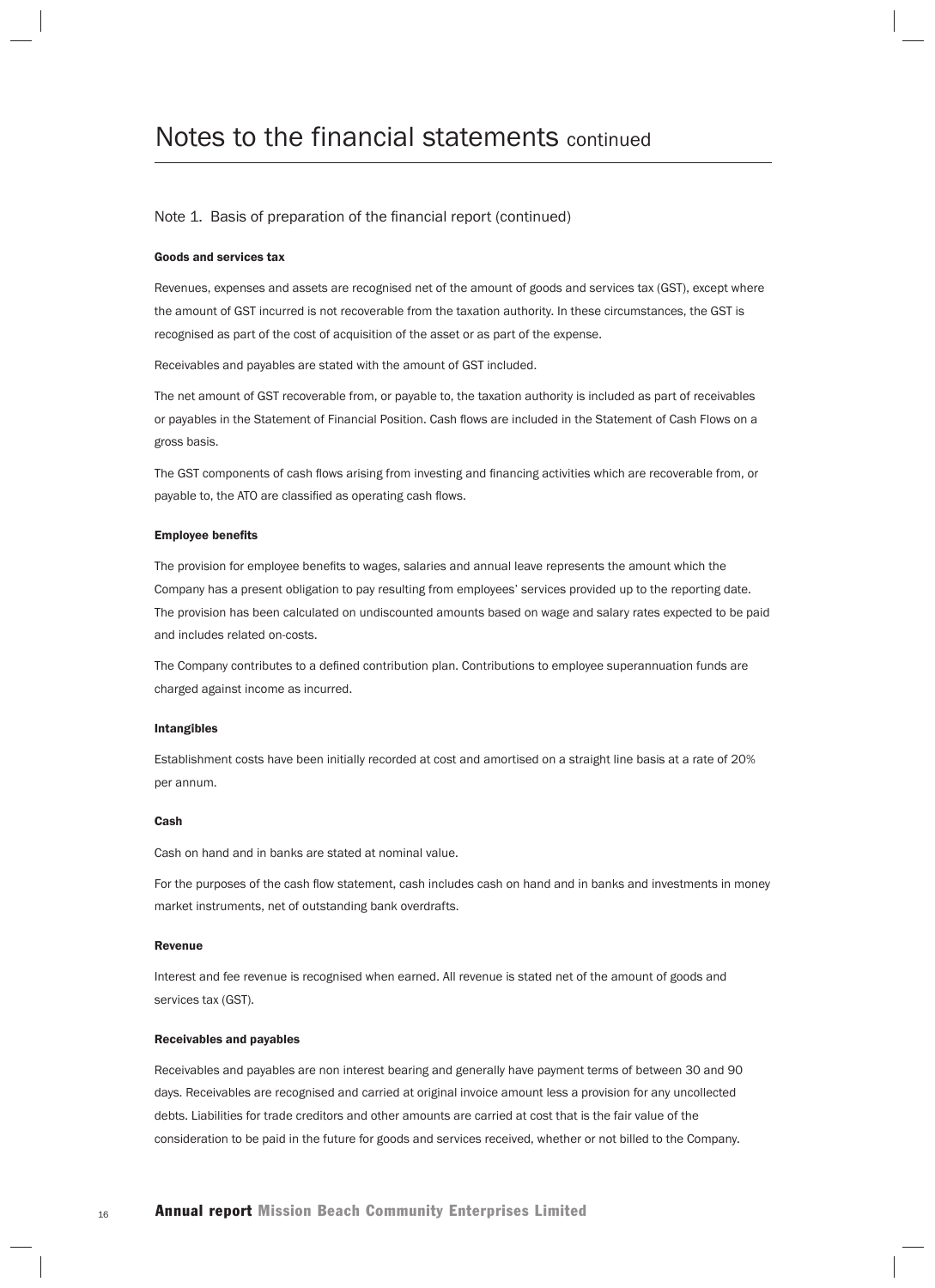#### Note 1. Basis of preparation of the financial report (continued)

#### Loans and borrowings

All loans are measured at the principal amount. Interest is recognised as an expense as it accrues.

#### Provisions

Provisions are recognised when the economic entity has a legal, equitable or constructive obligation to make a future sacrifice of economic benefits to other entities as a result of past transactions or other past events, it is probable that a future sacrifice of economic benefits will be required and a reliable estimate can be made of the amount of the obligation.

A provision for dividends is not recognised as a liability unless the dividends are declared, determined or publicly recommended on or before the reporting date.

#### Share capital

Issued and paid up capital is recognised at the fair value of the consideration received by the Company.

Any transaction costs arising on the issue of ordinary shares are recognised directly in equity as a reduction of the share proceeds received.

#### **Comparative figures**

Where required by Accounting Standards comparative figures have been adjusted to conform with changes in presentation for the current financial year.

| 2010 | 2009 |
|------|------|
|      |      |
|      |      |

#### Note 2. Revenue from ordinary activities

#### Operating activities

| 156,963 | 75,584 |  |
|---------|--------|--|
| ۰       |        |  |
| 156,963 | 75,584 |  |
|         |        |  |
| 9,869   | 20.368 |  |
|         | 1,584  |  |
| 9,869   | 21,952 |  |
| 166,832 | 97,536 |  |
|         |        |  |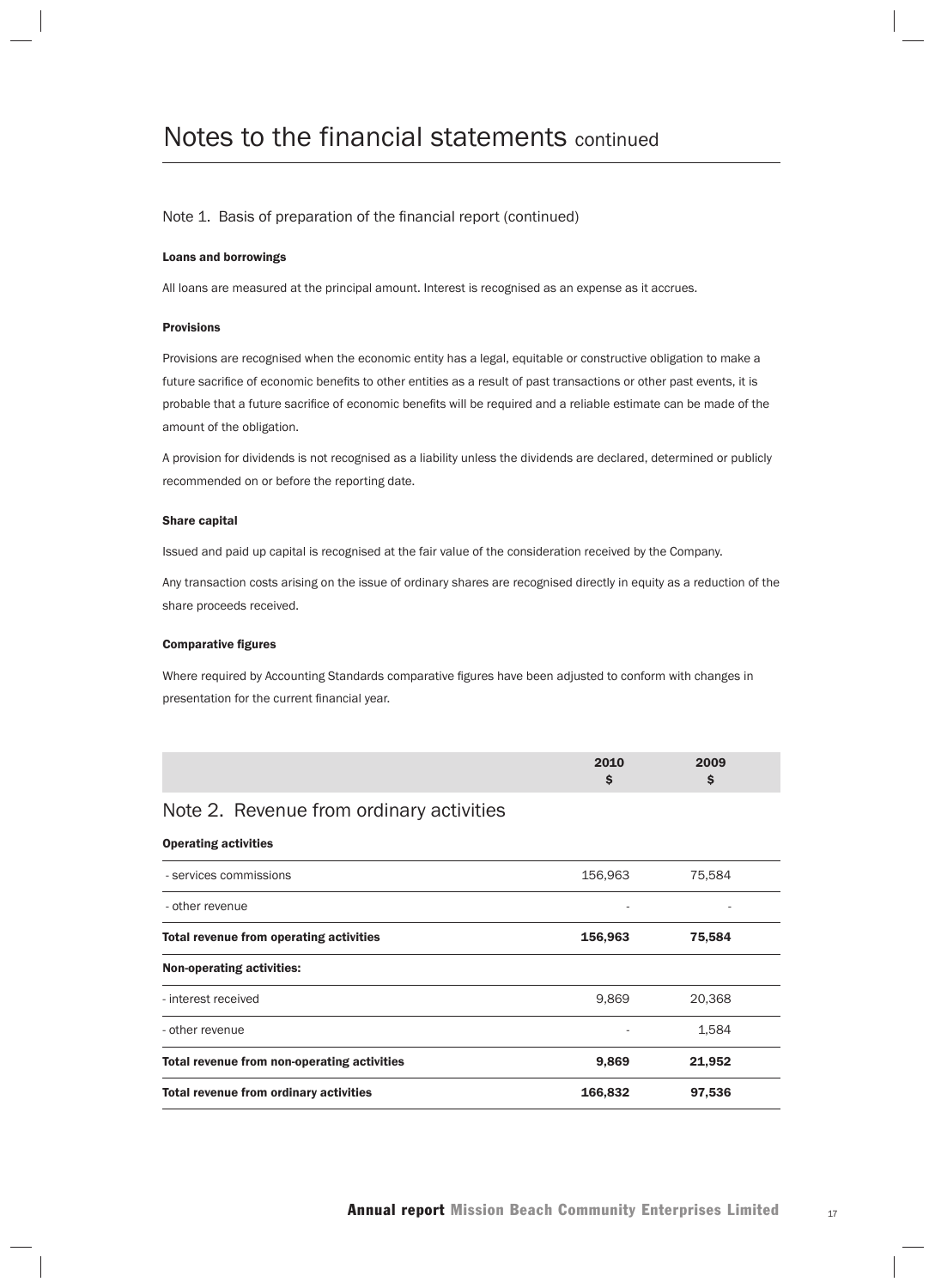|                                            | 2010<br>\$ | 2009<br>\$ |  |
|--------------------------------------------|------------|------------|--|
| Note 3. Expenses                           |            |            |  |
| <b>Employee benefits expense</b>           |            |            |  |
| - wages and salaries                       | 161,873    | 121,720    |  |
| - superannuation costs                     | 14,786     | 10,671     |  |
| - workers' compensation costs              | 641        | 107        |  |
| - other costs                              | 17,682     | 39,558     |  |
|                                            | 194,982    | 172,056    |  |
| Depreciation of non-current assets:        |            |            |  |
| - plant and equipment                      | 8,144      | 4,924      |  |
| - leasehold improvements                   | 2,898      | 1,814      |  |
| <b>Amortisation of non-current assets:</b> |            |            |  |
| - intangibles                              | 2,000      | 2,000      |  |
|                                            | 13,042     | 8,738      |  |
| <b>Finance Costs:</b>                      |            |            |  |
| - Interest paid                            |            | 52         |  |
| <b>Bad debts</b>                           | 84         | 50         |  |

#### Note 4. Income tax expense

The prima facie tax on profit/(loss) before income tax is reconciled to the

income tax expense as follows:

| Prima facie tax on profit/(loss) before income tax at 30% | (63, 200)  | (110, 837) |  |
|-----------------------------------------------------------|------------|------------|--|
| Add / less tax effect of:                                 |            |            |  |
| - Non-deductible / other deductible) expenses             | (497)      | 25,337     |  |
| Current income tax expense / (benefit)                    | (63, 697)  | (85,500)   |  |
| Income tax expense / (benefit)                            | (63, 697)  | (85,500)   |  |
| Deferred income tax expense                               |            |            |  |
| Future income tax benefits arising from tax losses are    |            |            |  |
| recognised at reporting date as realisation of the        |            |            |  |
| benefit is regarded as probable.                          | (149, 197) | (85,500)   |  |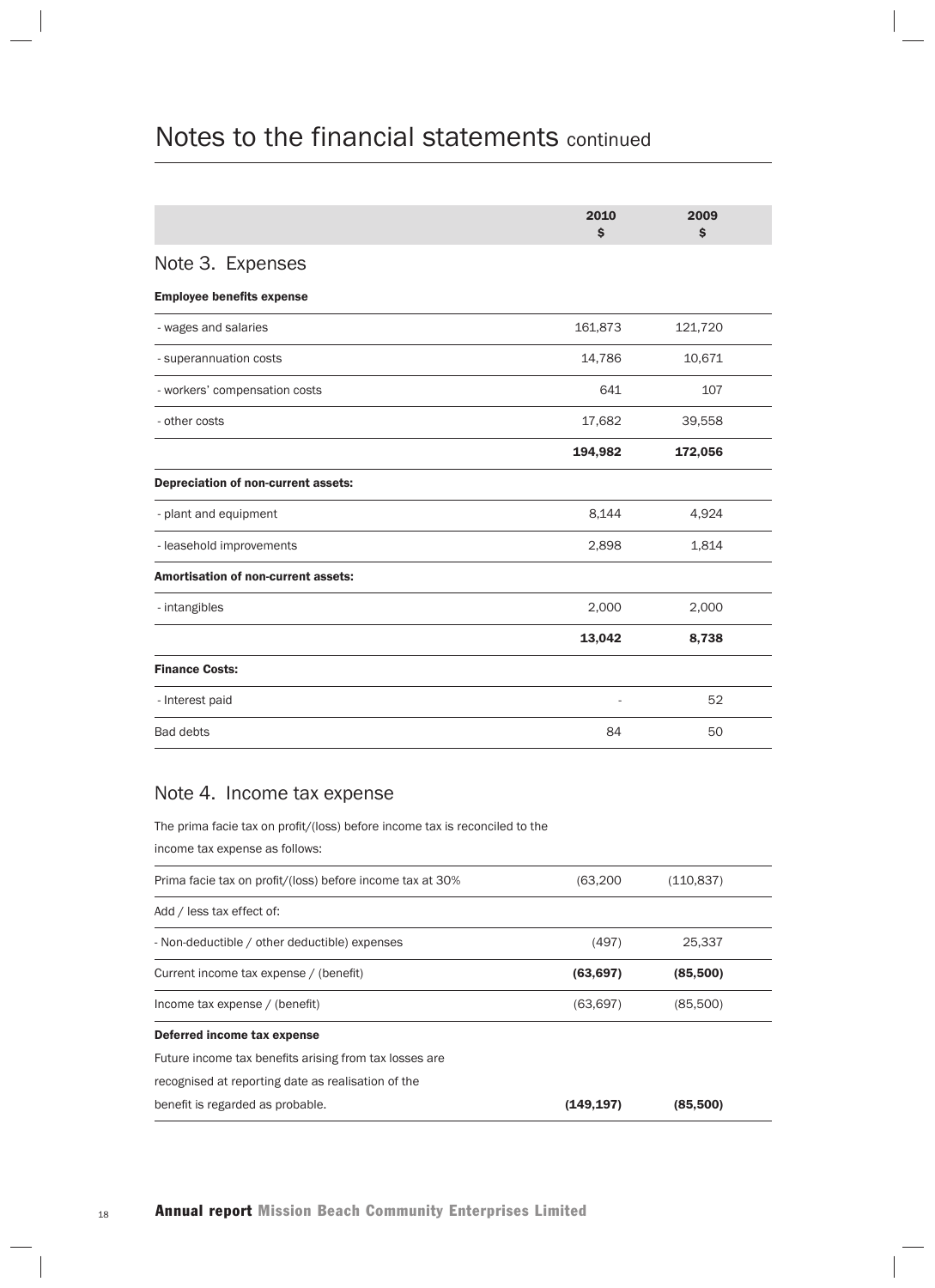|                                                                                 | 2010<br>\$ | 2009<br>\$ |
|---------------------------------------------------------------------------------|------------|------------|
| Note 5. Auditors' remuneration                                                  |            |            |
| Amounts received or due and receivable by<br>Richmond, Sinnott & Delahunty for: |            |            |
| - Audit or review of the financial report of the Company                        | 3,900      | 2,700      |
| - Completion of feasibility study                                               |            | 3,000      |
| - Share registry services                                                       |            | 450        |
| - Accounting work for prospectus                                                |            | 1,800      |
|                                                                                 | 3,900      | 7,950      |
| Note 6. Cash and cash equivalents                                               |            |            |
| Cash at bank and on hand                                                        | 109,478    | 318,835    |
| Note 7. Receivables                                                             |            |            |
| <b>GST</b> receivable                                                           |            | 1,661      |
| Trade debtors                                                                   | 18,515     | 579        |
|                                                                                 | 18,515     | 2,240      |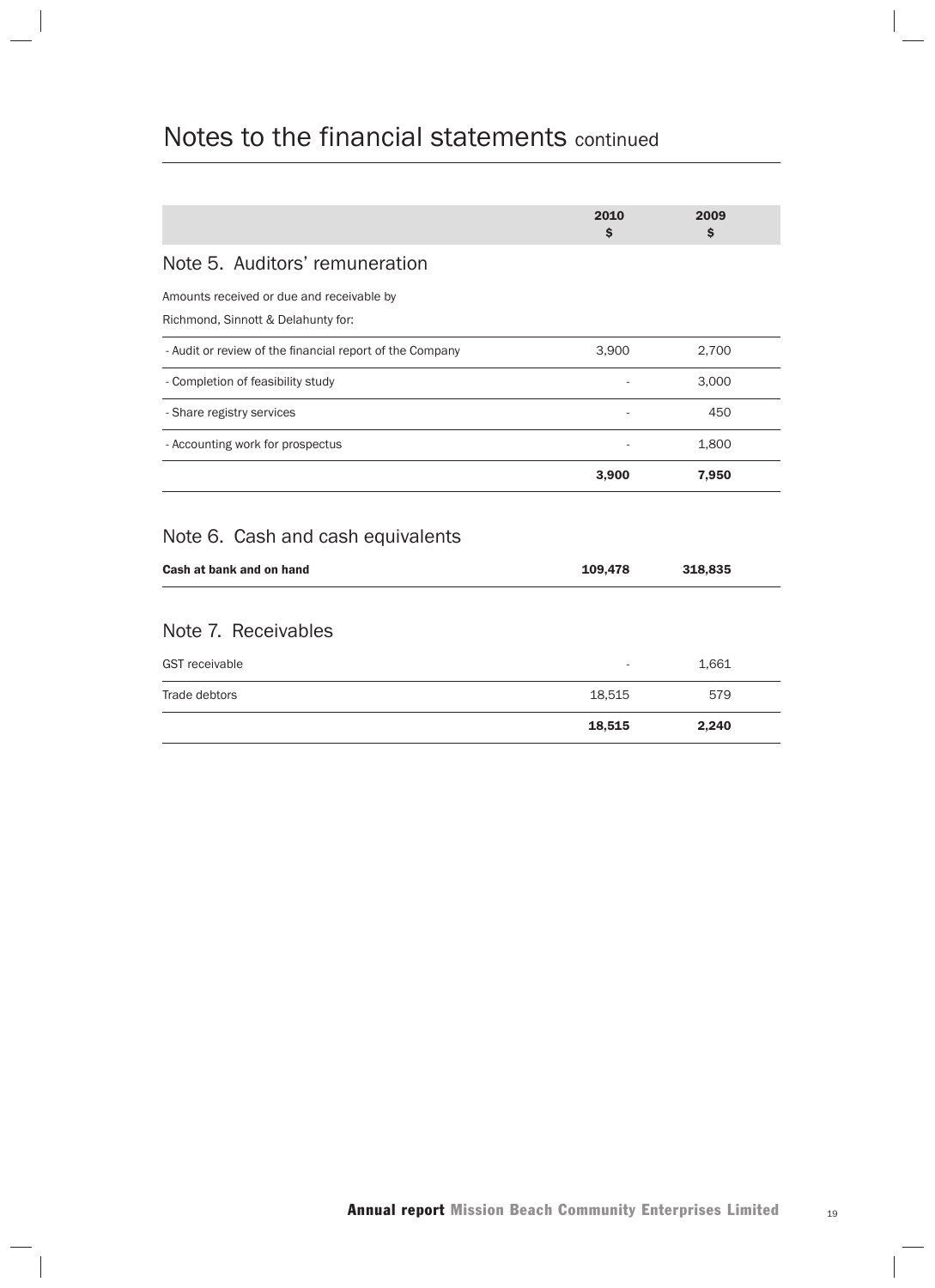|                                       | 2010<br>\$ | 2009<br>\$ |  |
|---------------------------------------|------------|------------|--|
| Note 8. Property, plant and equipment |            |            |  |
| <b>Leasehold improvements</b>         |            |            |  |
| At cost                               | 117,757    | 117,757    |  |
| Less accumulated depreciation         | (4, 712)   | (1,814)    |  |
|                                       | 113,045    | 115,943    |  |
| <b>Plant and equipment</b>            |            |            |  |
| At cost                               | 74,339     | 72,780     |  |
| Less accumulated depreciation         | (13,068)   | (4,924)    |  |
|                                       | 61,271     | 67,856     |  |
| <b>Total written down amount</b>      | 174,316    | 183,799    |  |
| <b>Movements in carrying amounts</b>  |            |            |  |
| <b>Leasehold improvements</b>         |            |            |  |
| Carrying amount at beginning of year  | 115,943    |            |  |
| Additions                             |            | 117,757    |  |
| Disposals                             |            |            |  |
| Depreciation expense                  | (2,898)    | (1,814)    |  |
| Carrying amount at end of year        | 113,045    | 115,943    |  |
| <b>Plant and equipment</b>            |            |            |  |
| Carrying amount at beginning of year  | 67,856     |            |  |
| Additions                             | 1,559      | 72,780     |  |
| Disposals                             |            |            |  |
| Depreciation expense                  | (8, 144)   | (4,924)    |  |
| Carrying amount at end of year        | 61,271)    | 67,856     |  |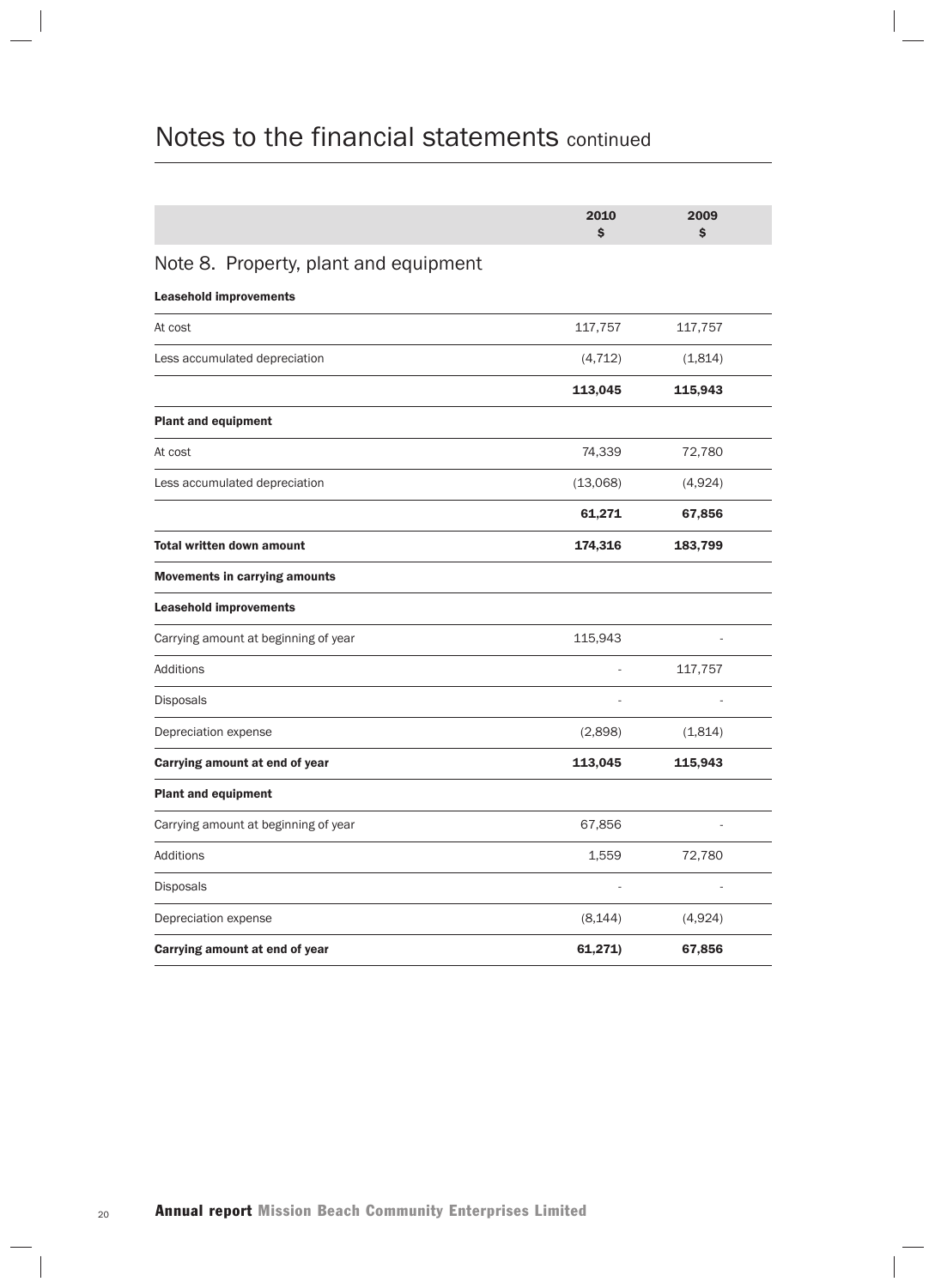|                                                | 2010<br>\$ | 2009<br>\$ |  |
|------------------------------------------------|------------|------------|--|
| Note 9. Intangible assets                      |            |            |  |
| <b>Franchise fee</b>                           |            |            |  |
| At cost                                        | 10,000     | 10,000     |  |
| Less accumulated amortisation                  | 4,000      | 2,000      |  |
|                                                | 6,000      | 8,000      |  |
| Note 10. Payables                              |            |            |  |
| Trade creditors                                | 20,545     | 10,4159    |  |
| Other creditors and accruals                   | 7,956      | 12,242     |  |
|                                                | 28,501     | 22,401     |  |
| Note 11. Provisions                            |            |            |  |
| <b>Employee benefits</b>                       | 3,227      | 3,227      |  |
| Note 12. Share capital                         |            |            |  |
| 875,000 Ordinary Shares fully paid of \$1 each | 875,000    | 875,000    |  |
| <b>Share issue costs</b>                       | (18, 296)  | (18, 296)  |  |
|                                                | 856,704    | 856,704    |  |
|                                                |            |            |  |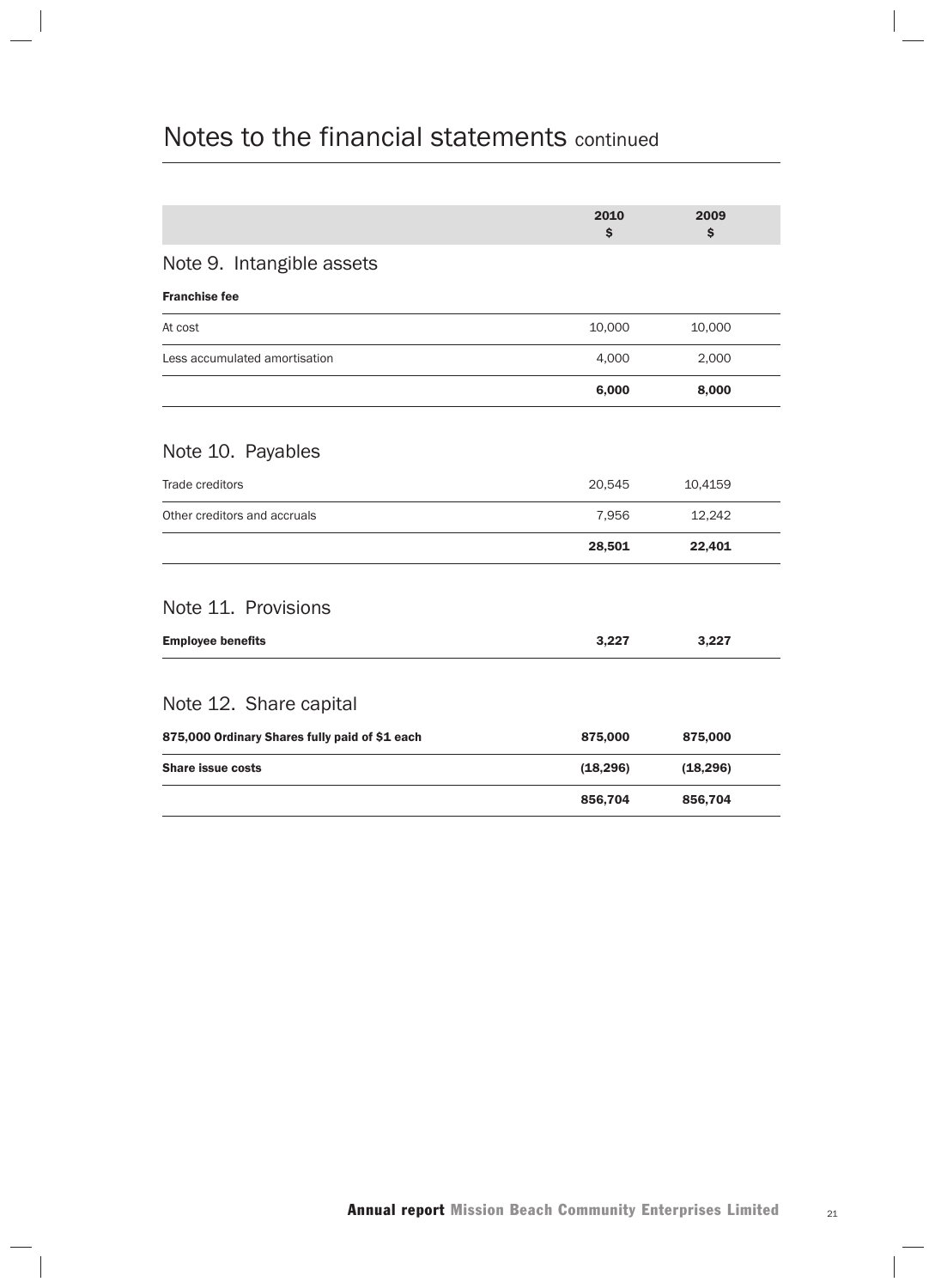|                  |                                                                                                             | 2010<br>Ś  | 2009<br>Ś  |  |
|------------------|-------------------------------------------------------------------------------------------------------------|------------|------------|--|
|                  | Note 13. Retained earnings /                                                                                |            |            |  |
|                  | (Accumulated losses)                                                                                        |            |            |  |
|                  | Balance at the beginning of the financial year                                                              | (283,958)  |            |  |
|                  | Profit/(loss) after income tax                                                                              | (146,968)  | (283,958)  |  |
| <b>Dividends</b> |                                                                                                             |            |            |  |
|                  | Balance at the end of the financial year                                                                    | (430, 926) | (283,958)  |  |
|                  | Note 14. Statement of cash flows<br>(a) Cash and cash equivalents                                           |            |            |  |
| Cash assets      |                                                                                                             | 109,478    | 318,835    |  |
|                  | (b) Reconciliation of profit / (loss) after tax to net cash provided<br>from/(used in) operating activities |            |            |  |
|                  | Profit / (loss) after income tax                                                                            | (146, 968) | (283,958)  |  |
| Non cash items   |                                                                                                             |            |            |  |
| - Depreciation   |                                                                                                             | 11,042     | 6,738      |  |
| - Amortisation   |                                                                                                             | 2,000      | 2,000      |  |
|                  | Changes in assets and liabilities                                                                           |            |            |  |
|                  | - (Increase) decrease in deferred income tax asset                                                          | (63, 697)  | (85,500)   |  |
|                  | - (Increase) decrease in receivables                                                                        | (16, 275)  | (2, 240)   |  |
|                  | - Increase (decrease) in payables                                                                           | 6,100      | 22,401     |  |
|                  | - Increase (decrease) in provisions                                                                         |            | 3,227      |  |
|                  | Net cash flows from/(used in) operating activities                                                          | (207, 798) | (337, 332) |  |
|                  |                                                                                                             |            |            |  |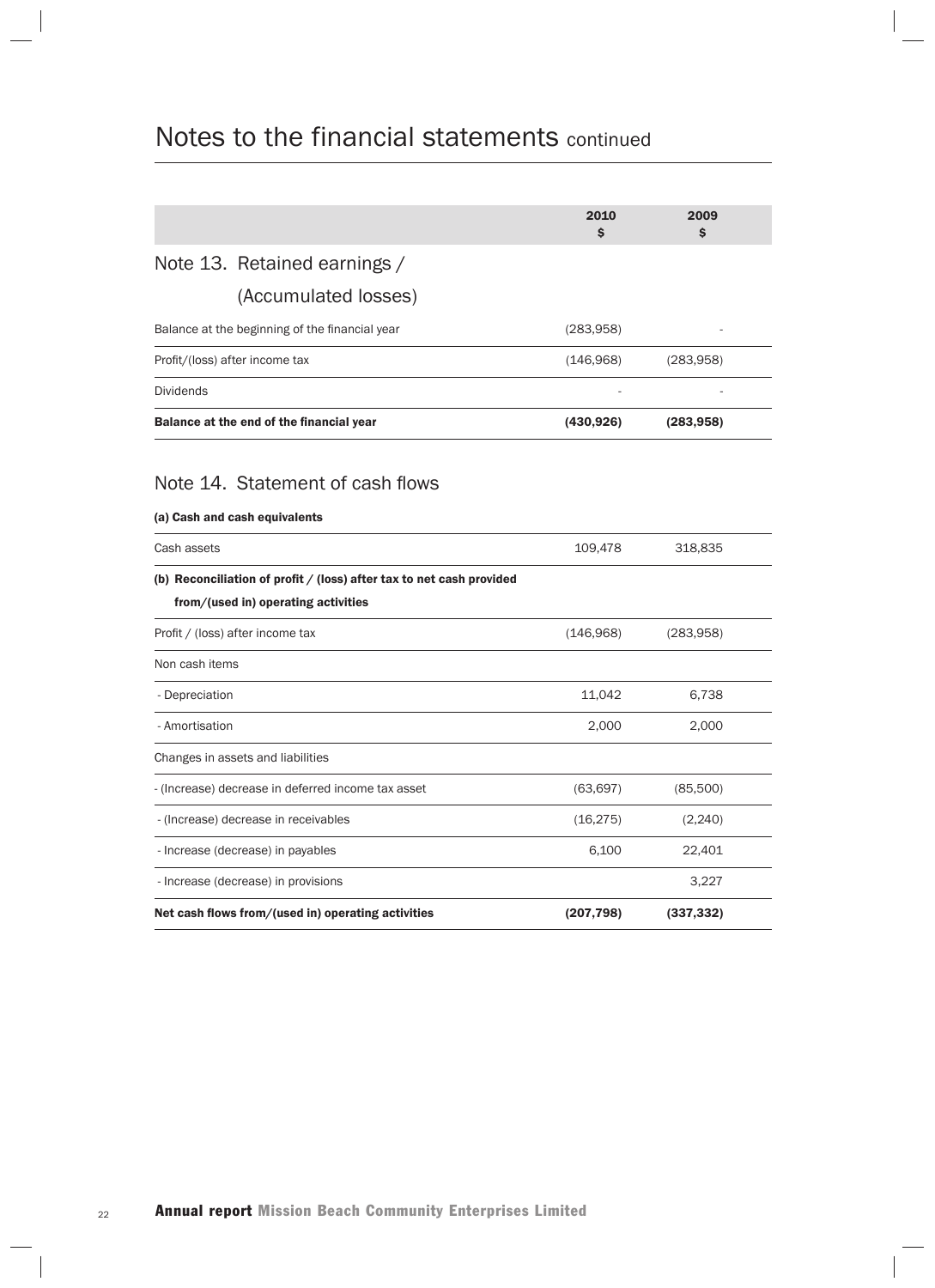#### Note 15. Director and related party disclosures

The names of Directors who have held office during the financial year are:

Patrick Bernard Biddlecombe Debbie Lee Brittain Tracey Lehua Chamlin Rhonda Catherine Murdoch Anthony Trevor Lee Richard Thomas Brant Lynda Mae Hannah Preston Lee Clothier (resigned 9 February 2010) Brigitte Yelds

Peter Anthony Leach

No Director or related entity has entered into a material contract with the Company. No Directors' fees have been paid as the positions are held on a voluntary basis.

| <b>Directors' shareholdings</b>                 | 2010   | 2009   |  |
|-------------------------------------------------|--------|--------|--|
| <b>Patrick Bernard Biddlecombe</b>              | 26,000 | 26,000 |  |
| Debbie Lee Brittain                             | 1,000  | 1,000  |  |
| Tracey Lehua Chamlin                            | 1,500  | 1,500  |  |
| Rhonda Catherine Murdoch                        | 5,000  | 5,000  |  |
| Anthony Trevor Lee                              | 6,000  | 6,000  |  |
| <b>Richard Thomas Brant</b>                     | 500    | 500    |  |
| Lynda Mae Hannah                                | 1,500  | 1,500  |  |
| Preston Lee Clothier (resigned 9 February 2010) | 10,000 | 10,000 |  |
| <b>Brigitte Yelds</b>                           | 4,000  | 4,000  |  |
| Peter Anthony Leach                             | 2,000  | 2,000  |  |

There was no movement in Directors' shareholdings during the year. Each share held has a paid up value of \$1 and is fully paid.

#### Note 16. Subsequent events

There have been no events after the end of the financial year that would materially affect the financial statements.

#### Note 17. Contingent liabilities

There were no contingent liabilities at the date of this report to affect the financial statements.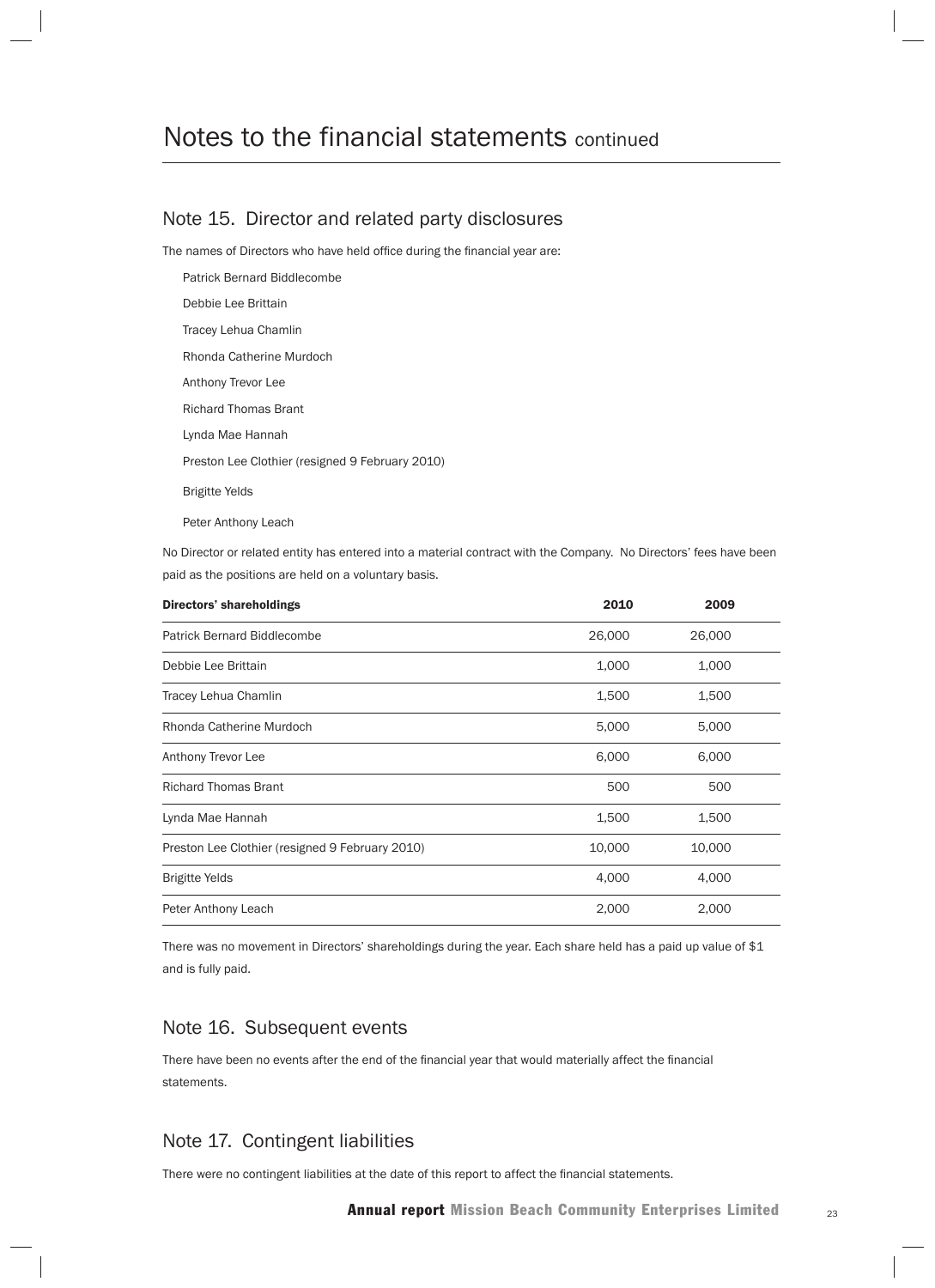#### Note 18. Segment reporting

The economic entity operates in the financial services sector were it provides banking services to its clients. The economic entity operates in one geographic area being Mission Beach, Queensland.

#### Note 19. Corporate information

Mission Beach Community Enterprises Limited is a Company limited by shares incorporated in Australia.

| The registered office is:           | 35 Reid Road                   |
|-------------------------------------|--------------------------------|
|                                     | Wongaling Beach OLD 4852       |
| The principal place of business is: | Shop 5, 34-40 Dickinson Street |
|                                     | Wongaling Beach QLD 4852       |

#### Note 20. Dividends paid or provided for on ordinary shares

The Directors recommend that no dividend be paid for the current year.

|                                                                                                                                                                                                                                                                | 2010<br>S  | 2009<br>Ŝ  |  |
|----------------------------------------------------------------------------------------------------------------------------------------------------------------------------------------------------------------------------------------------------------------|------------|------------|--|
| Note 21. Earnings per share                                                                                                                                                                                                                                    |            |            |  |
| Basic earnings per share amounts are calculated by dividing profit / (loss)<br>after income tax by the weighted average number of ordinary shares<br>outstanding during the year.                                                                              |            |            |  |
| Diluted earnings per share amounts are calculated by dividing profit / (loss)<br>after income tax by the weighted average number of ordinary shares<br>outstanding during the year (adjusted for the effects of any dilutive options<br>or preference shares). |            |            |  |
| The following reflects the income and share data used in the basic and<br>diluted earnings per share computations:                                                                                                                                             |            |            |  |
| Profit/(loss) after income tax expense                                                                                                                                                                                                                         | (146, 968) | (283, 958) |  |
| Weighted average number of ordinary shares for basic and diluted<br>earnings per share                                                                                                                                                                         | 875,000    | 875,000    |  |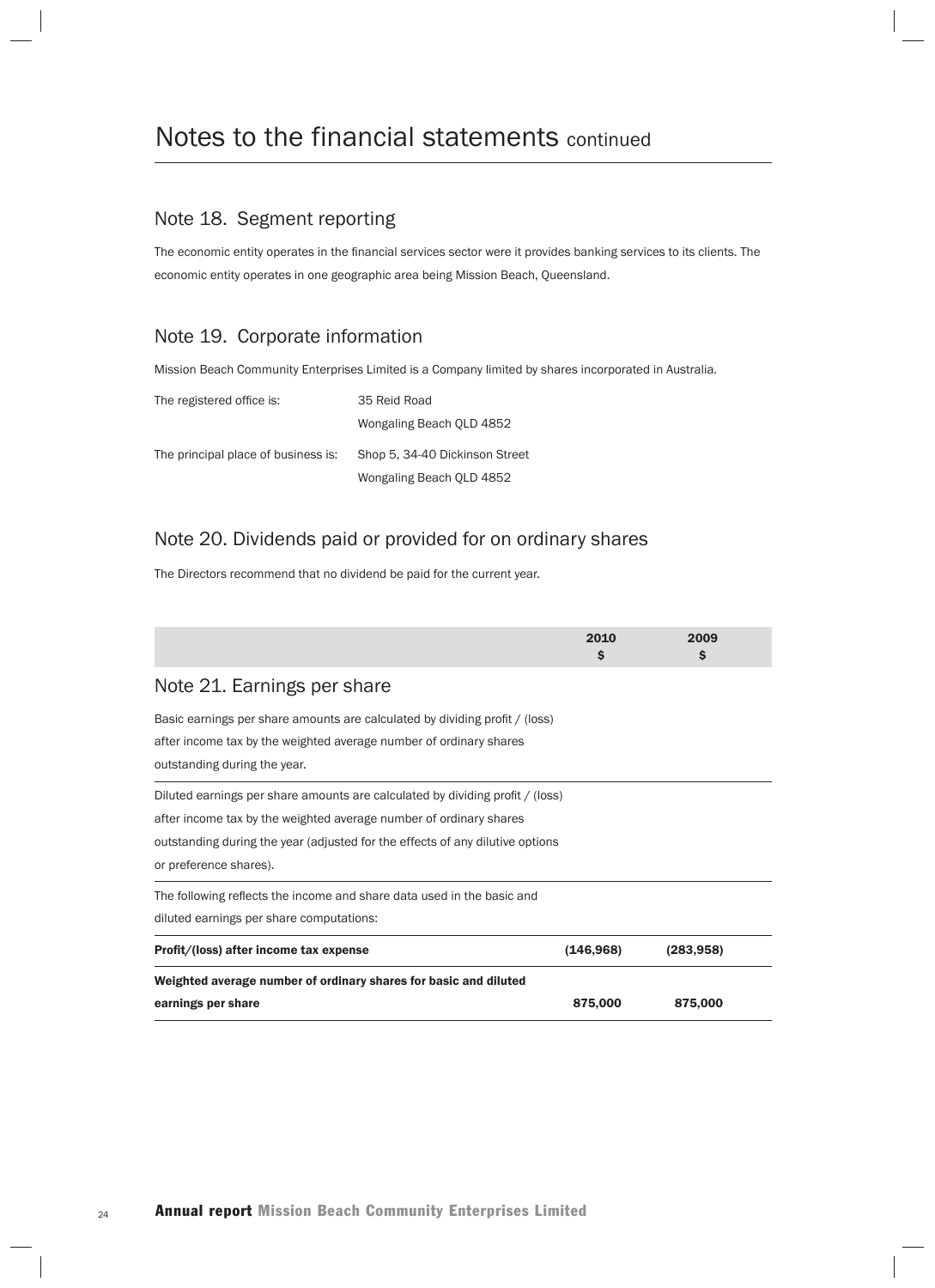#### Note 22. Financial risk management

The Company has exposure to credit risk, liquidity risk and market risk from their use of financial instruments.

This note presents information about the Company's exposure to each of the above risks, their objectives, policies and processes for measuring and managing risk, and the management of capital.

The Board of Directors has overall responsibility for the establishment and oversight of the risk management framework. The Board has established an Audit Committee which reports regularly to the Board. The Audit Committee is assisted in the area of risk management by an internal audit function.

#### (a) Credit risk

Credit risk is the risk of financial loss to the Company if a customer or counterparty to a financial instrument fails to meet its contractual obligations. For the Company it arises from receivables and cash assets.

The maximum exposure to credit risk at reporting date to recognised financial assets is the carrying amount of those assets as disclosed in the Statement of Financial Position and notes to the financial statements. The Company's maximum exposure to credit risk at reporting date was:

|                    | <b>Carrying amount</b> |            |  |
|--------------------|------------------------|------------|--|
|                    | 2010<br>\$             | 2009<br>\$ |  |
| Cash assets        | 109,478                | 318,835    |  |
| <b>Receivables</b> | 18,515                 | 2,240      |  |
|                    | 127,993                | 321,075    |  |

The Company's exposure to credit risk is limited to Australia by geographic area. The entire balance of receivables is due from Bendigo and Adelaide Bank Ltd and the Australian Taxation Office.

None of the assets of the Company are past due (2009: nil past due) and based on historic default rates, the Company believes that no impairment allowance is necessary in respect of assets not past due.

The Company limits its exposure to credit risk by only investing in liquid securities with Bendigo and Adelaide Bank Ltd.

#### (b) Liquidity risk

Liquidity risk is the risk that the Company will not be able to meet its financial obligations as they fall due. The Company ensures it will have enough liquidity to meet its liabilities when due under both normal and stressed conditions. Liquidity management is carried out within the guidelines set by the Board.

Typically, the Company maintains sufficient cash on hand to meet expected operational expenses, including the servicing of financial obligations. This excludes the potential impact of extreme circumstances that cannot reasonably be predicted, such as natural disasters.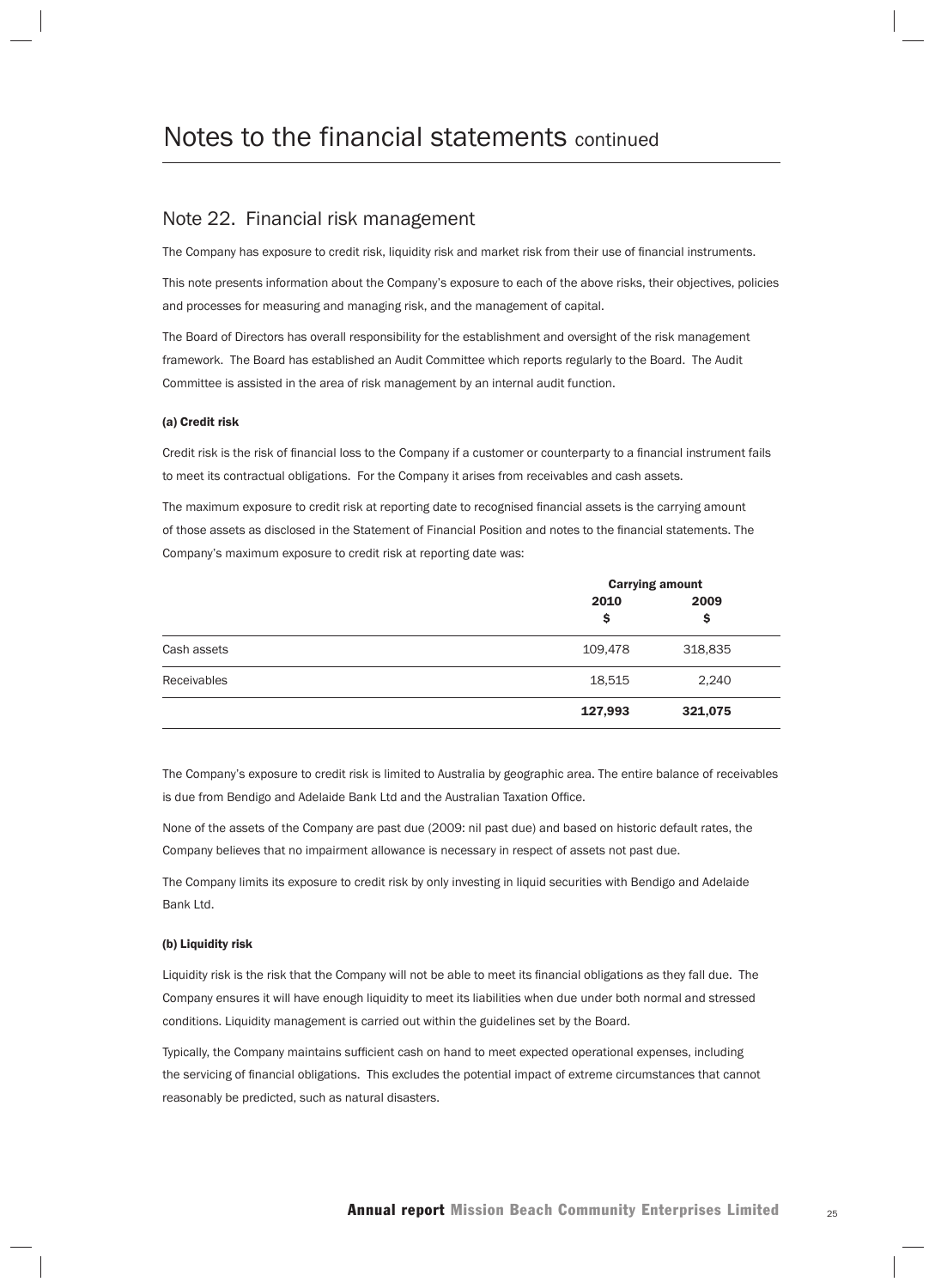#### Note 22. Financial risk management (continued)

The following are the estimated contractual maturities of financial liabilities, including estimated interest payments.

|              | Carrying<br>amount<br>\$ | <b>Contractual</b><br>cash flows<br>\$ | 1 year<br>or less<br>\$ | Over 1 to<br>5 years<br>\$ | <b>More than</b><br>5 years<br>\$ |
|--------------|--------------------------|----------------------------------------|-------------------------|----------------------------|-----------------------------------|
| 30 June 2010 |                          |                                        |                         |                            |                                   |
| Payables     | 28,501                   | (28, 501)                              | (28, 501)               | ٠                          |                                   |
|              | 28,501                   | (28, 501)                              | (28, 501)               |                            |                                   |
| 30 June 2009 |                          |                                        |                         |                            |                                   |
| Payables     | 22,401                   | (22, 401)                              | (22, 401)               | $\overline{\phantom{a}}$   |                                   |
|              | 22,401                   | (22, 401)                              | (22, 401)               |                            |                                   |

#### (c) Market risk

Market risk is the risk that changes in market prices, such as interest rates, will affect the Company's income or the value of its holdings of financial instruments. The objective of market risk management is to manage and control market risk exposures within acceptable parameters.

#### Interest rate risk

Interest rate risk is that the fair value or future cash flows of a financial instrument will fluctuate because of changes in market interest rates. The Company reviews the exposure to interest rate risk as part of the regular Board meetings.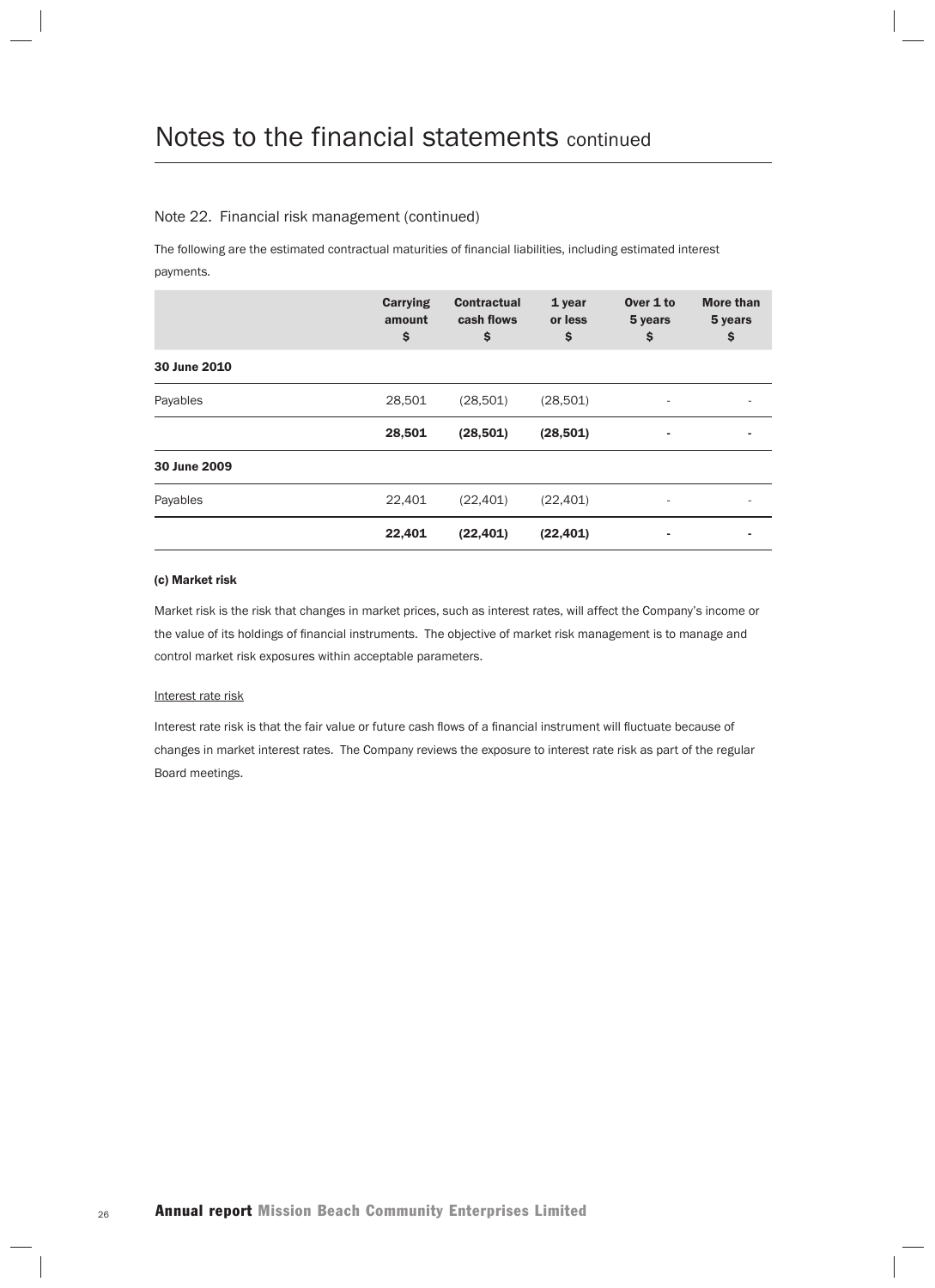#### Note 22. Financial risk management (continued)

#### (c) Market risk (continued)

#### Sensitivity analysis

At the reporting date the interest rate profile of the Company's interest bearing financial instruments was:

|                               | <b>Carrying amount</b> |         |  |
|-------------------------------|------------------------|---------|--|
|                               | 2010                   | 2009    |  |
|                               | \$                     | \$      |  |
| <b>Fixed rate instruments</b> |                        |         |  |
| <b>Financial assets</b>       | 50,000                 | 230,002 |  |
| <b>Financial liabilities</b>  | ۰                      |         |  |
|                               | 50,000                 | 230,002 |  |
| Variable rate instruments     |                        |         |  |
| <b>Financial assets</b>       | 59,478                 | 88,833  |  |
| <b>Financial liabilities</b>  | ۰                      |         |  |
|                               | 59,478                 | 88,833  |  |

#### Fair value sensitivity analysis for fixed rate instruments

The Company does not account for any fixed interest rate financial assets or liabilities at fair value through profit or loss. Therefore a change in interest rates at the reporting date would not affect profit or loss.

#### Cash flow sensitivity analysis for variable rate instruments

A change of 100 basis points in interest rates at the reporting date would have no impact on profit or retained earnings. For the analysis performed on the same basis as at 30 June 2009 there was also no impact. As at both dates this assumes all other variables remain constant.

#### (d) Net fair values

The net fair values of financial assets and liabilities approximate the carrying values as disclosed in the Statement of Financial Position. The Company does not have any unrecognised financial instruments at year end.

#### (e) Capital management

The Board's policy is to maintain a strong capital base so as to sustain future development of the Company. The Board of Directors monitor the return on capital and the level of dividends to shareholders. Capital is represented by total equity as recorded in the Statement of Financial Position.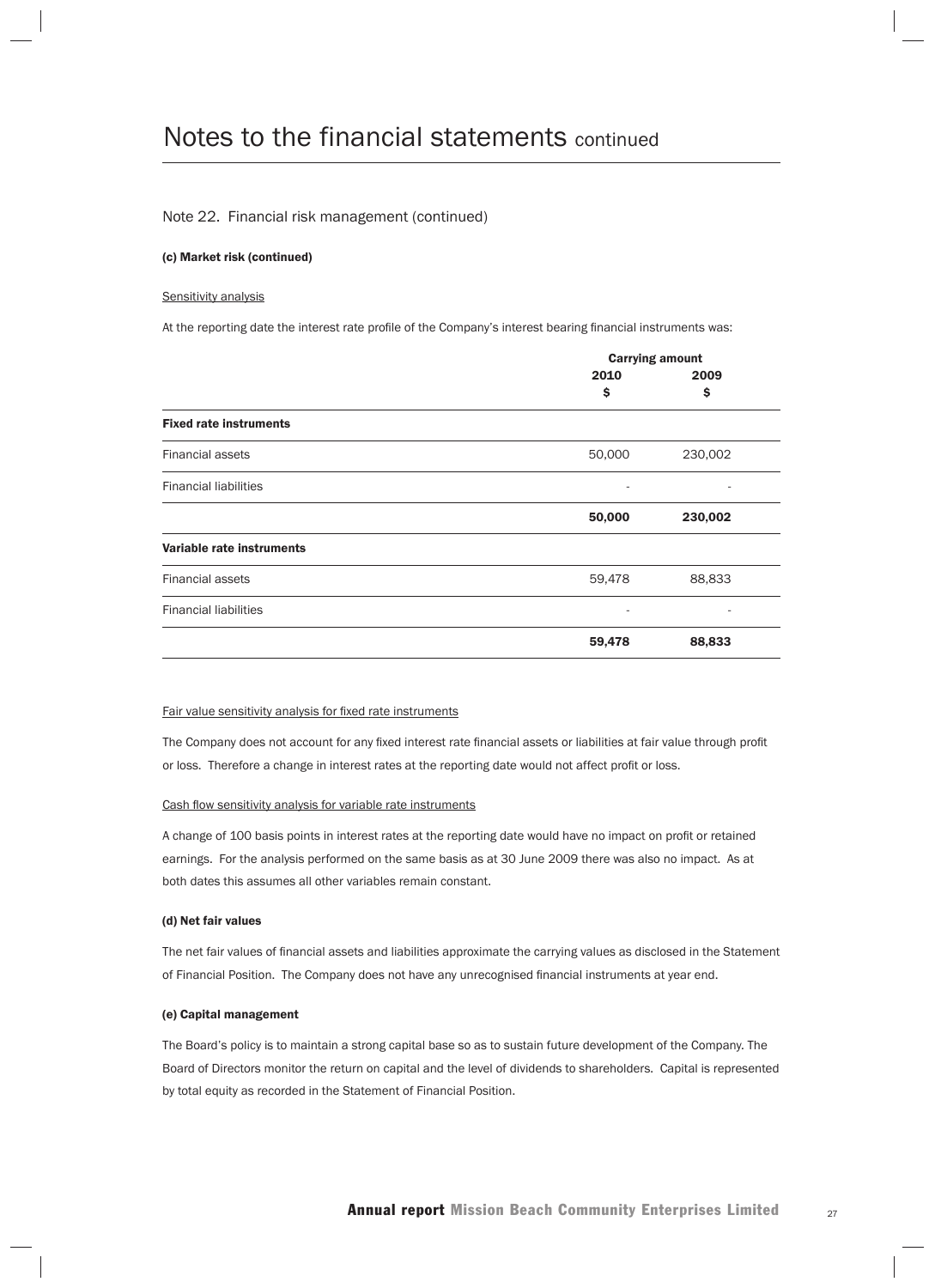#### Note 22. Financial risk management (continued)

#### (e) Capital management (continued)

In accordance with the franchise agreement, in any 12 month period, the funds distributed to shareholders shall not exceed the Distribution Limit.

- (i) the Distribution Limit is the greater of:
	- (a) 20% of the profit or funds of the Franchisee otherwise available for distribution to shareholders in that 12 month period; and
	- (b) subject to the availability of distributable profits, the Relevant Rate of Return multiplied by the average level of share capital of the Franchisee over that 12 month period; and
- (ii) the Relevant Rate of Return is equal to the weighted average interest rate on 90 day bank bills over that 12 month period plus 5%.

The Board is managing the growth of the business in line with this requirement. There are no other externally imposed capital requirements, although the nature of the Company is such that amounts will be paid in the form of charitable donations and sponsorship. Charitable donations and sponsorship paid for the year ended 30 June 2010 can be seen in the Statement of Comprehensive Income.

There were no changes in the Company's approach to capital management during the year.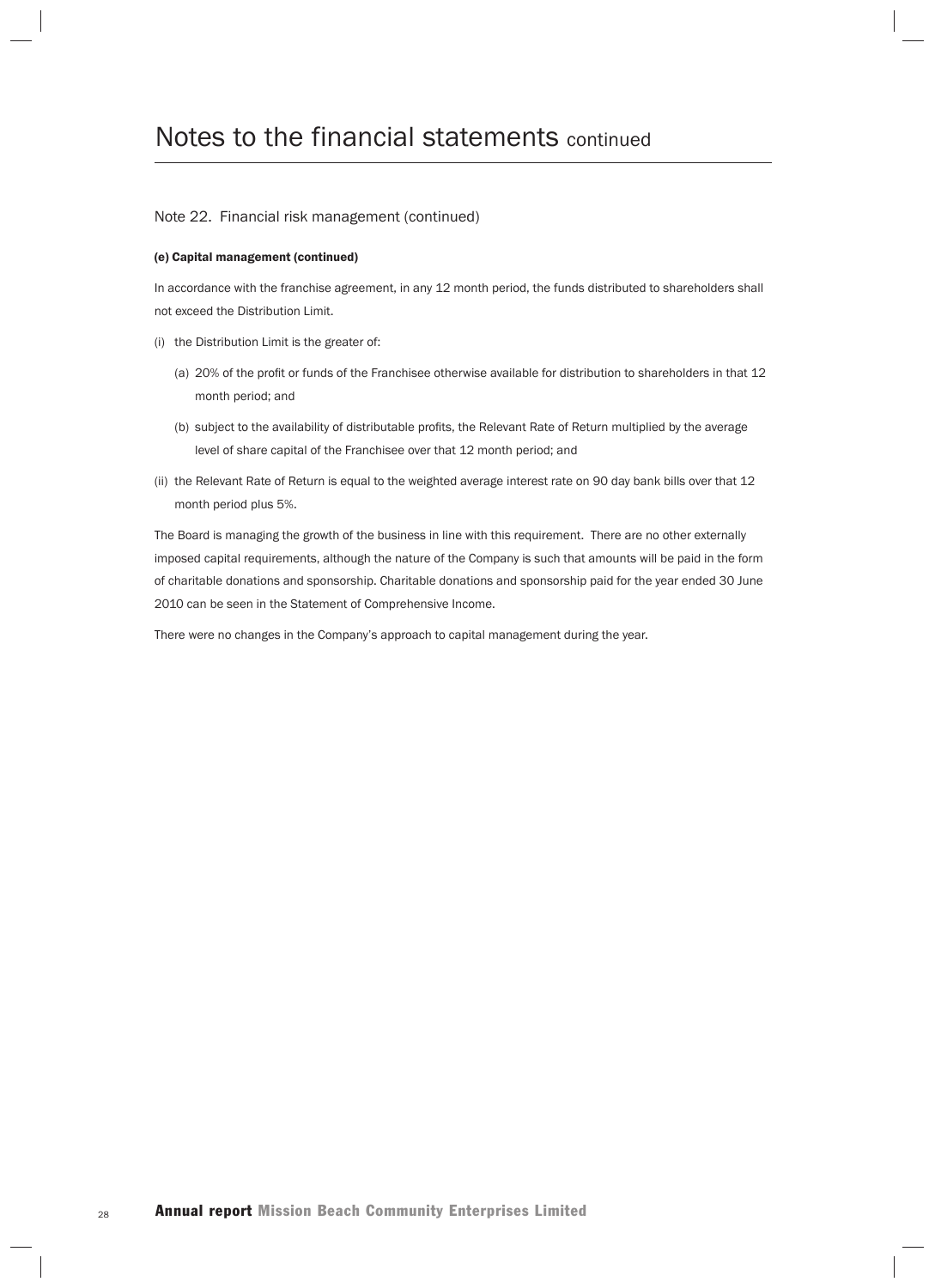## Directors' declaration

In accordance with a resolution of the Directors of Mission Beach Community Enterprises Limited, I state that:

In the opinion of the Directors:

- (a) the financial statements and notes of the Company are in accordance with the Corporations Act 2001, including:
	- (i) giving a true and fair view of the Company's financial position as at 30 June 2010 and of their performance for the year ended on that date; and
	- (ii) complying with Accounting Standards in Australia and Corporations Regulations 2001;
- (b) there are reasonable grounds to believe that the Company will be able to pay its debts as and when they become due and payable; and
- (c) this declaration has been made after receiving the declarations required to be made to the Directors in accordance with section 295A of the Corporations Act 2001 for the financial year ending 30 June 2010.

Delivoldel

Rhonda Catherine Murdoch Chairperson

Signed in Mission Beach, Queensland on 2 September 2010.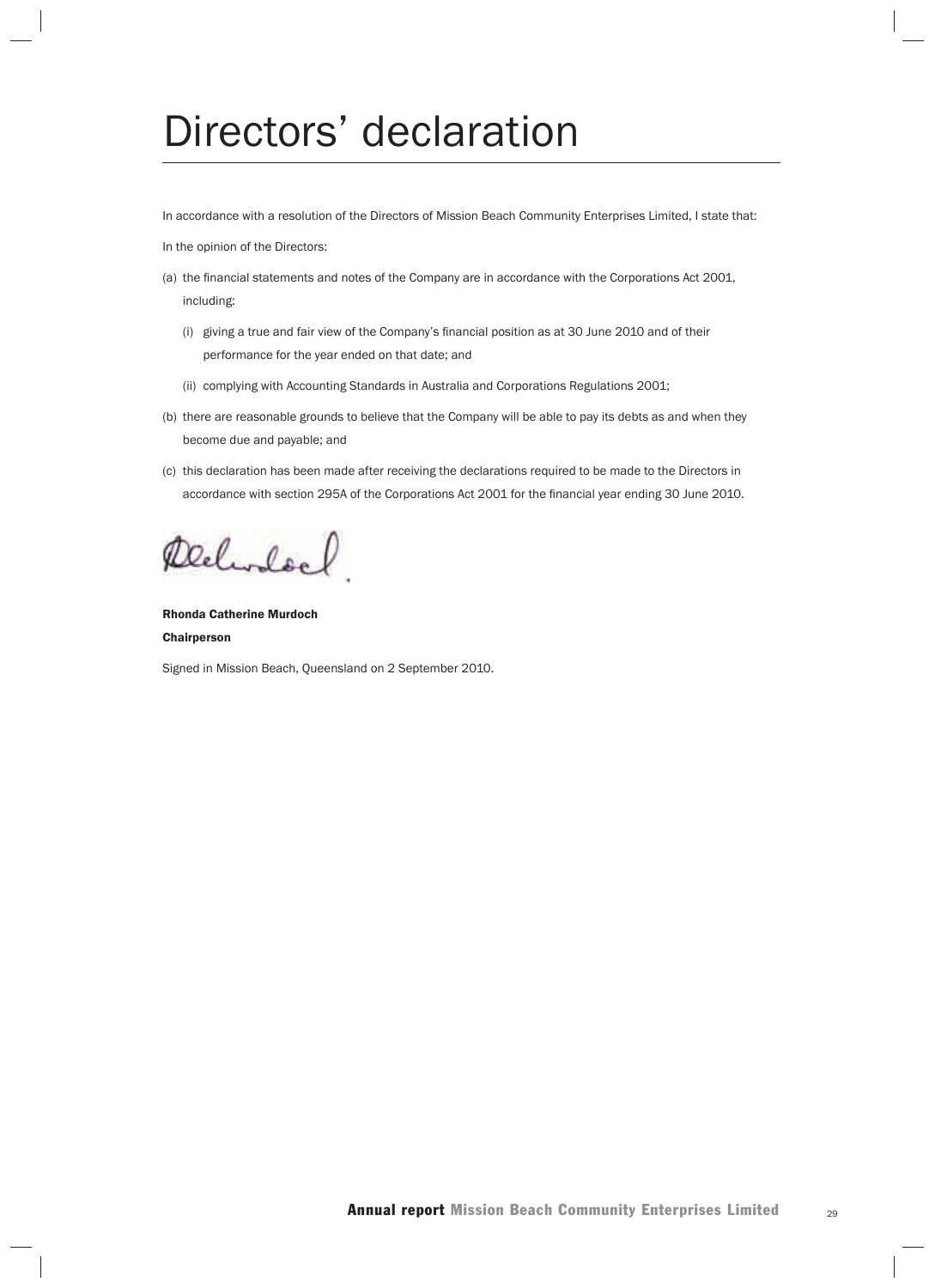## Independent audit report

### **Richmond Sinnott & Delahunty**

**Chartered Accountants** 

#### **INDEPENDENT AUDIT REPORT** TO THE MEMBERS OF MISSION BEACH **COMMUNITY ENTERPRISES LIMITED**



Partners: Kenneth J Richmond **Warren J Sinnott Philip P Delahunty Brett A Andrews** 

#### **SCOPE**

The financial report comprises the statement of financial position, statement of comprehensive income, statement of cash flows, statement of changes in equity, accompanying notes to the financial statements, and the directors' declaration for Mission Beach Community Enterprises Limited, for the year ended 30 June 2010.

The directors of the company are responsible for preparing a financial report that gives a true and fair view of the financial position and performance of the company, and that complies with Accounting Standards in Australia, in accordance with the Corporations Act 2001. This includes responsibility for the maintenance of adequate accounting records and internal controls that are established to prevent and detect fraud and error, and for the accounting policies and accounting estimates inherent in the financial report.

#### Audit approach

We conducted an independent audit of the financial report in order to express an opinion on it to the members of the company. Our audit has been conducted in accordance with Australian Auditing Standards in order to provide reasonable assurance as to whether the financial report is free of material misstatement. The nature of an audit is influenced by factors such as the use of professional judgement, selective testing, the inherent limitations of internal control, and the availability of persuasive rather than conclusive evidence. Therefore, an audit cannot guarantee that all material misstatements have been detected.

We performed procedures to assess whether in all material respects the financial report presents fairly in accordance with the Corporations Act 2001, including compliance with Accounting Standards in Australia, and other mandatory financial reporting requirements in Australia, a view which is consistent with our understanding of the company's financial position, and of its performance as represented by the results of its operations and cash flows.

We formed our audit opinion on the basis of these procedures, which included:

- examining, on a test basis, information to provide evidence supporting the amounts and disclosures in the financial report; and
- assessing the appropriateness of the accounting policies and disclosures used and the reasonableness of significant account estimates made by the directors.

While we considered the effectiveness of management's internal controls over financial reporting when determining the nature and extent of our procedures, our audit was not designed to provide assurance on internal controls.

Woodbury Court, 172 McIvor Road Bendigo 3550. PO Box 30 Bendigo 3552. Ph: (03) 5443 1177. Fax: (03) 5444 4344. Email: rsd@rsdadvisors.com.au ABN 60 616 244 309 Liability limited by a scheme approved under Professional Standards Legislation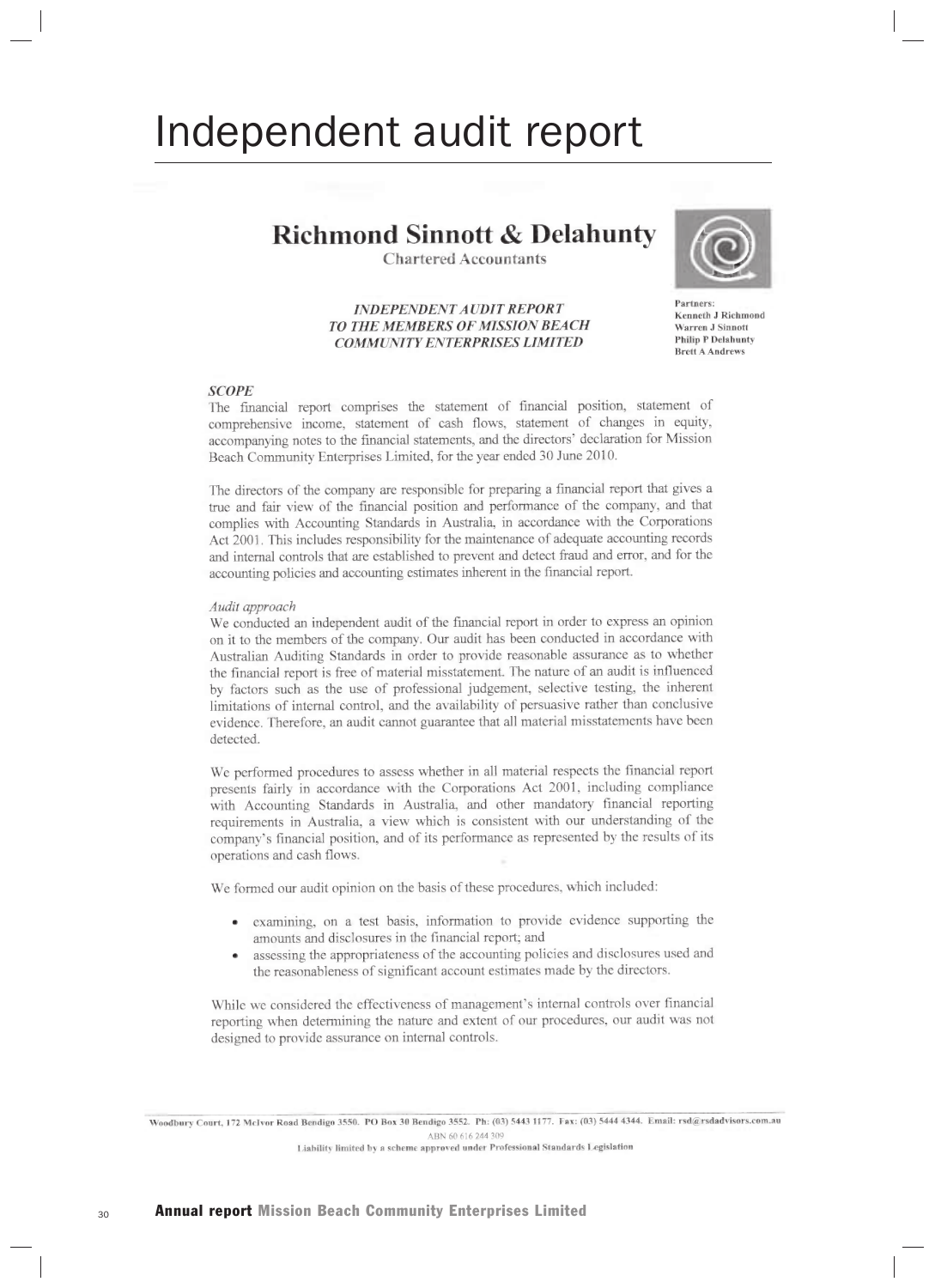We performed procedures to assess whether the substance of business transactions was accurately reflected in the financial report. These and our other procedures did not include consideration or judgement of the appropriateness or reasonableness of the business plans or strategies adopted by the directors and management of the company.

#### **INDEPENDENCE**

We are independent of the company, and have met the independence requirements of Australian professional ethical pronouncements and the Corporations Act 2001.

#### **AUDIT OPINION**

In our opinion, the financial report of Mission Beach Community Enterprises Limited is in accordance with:

- the Corporations Act 2001 including:  $(a)$ 
	- giving a true and fair view of the company's financial position as at  $(i)$ 30 June 2010 and of its performance for the year ended on that date; and
	- $(ii)$ complying with Accounting Standards and the Corporations Regulations 2001; and
- other mandatory professional reporting requirements in Australia.  $(b)$

Richmond Survot & Deschwitz

RICHMOND SINNOTT & DELAHUNTY **Chartered Accountants** 

W. J. SINNOTT Partner Bendigo

Date: 2 September 2010